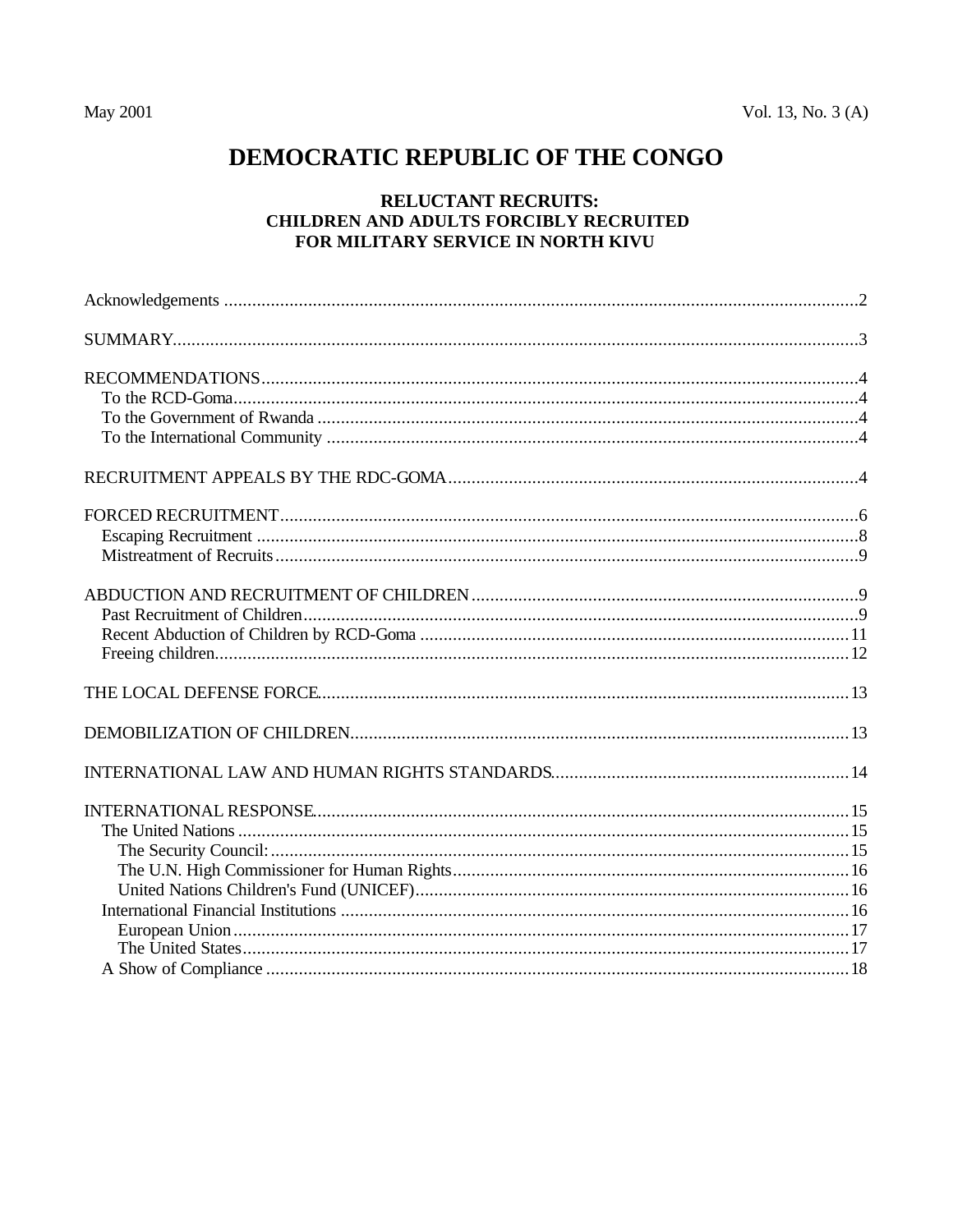# **ACKNOWLEDGEMENTS**

This report was based on research done by Trish Hiddleston and Suliman Baldo and was written and edited by staff of the Africa Division of Human Rights Watch. It was reviewed by Michael McClintock and James Ross. Ethel Higonnet and Patrick Minges provided production assistance.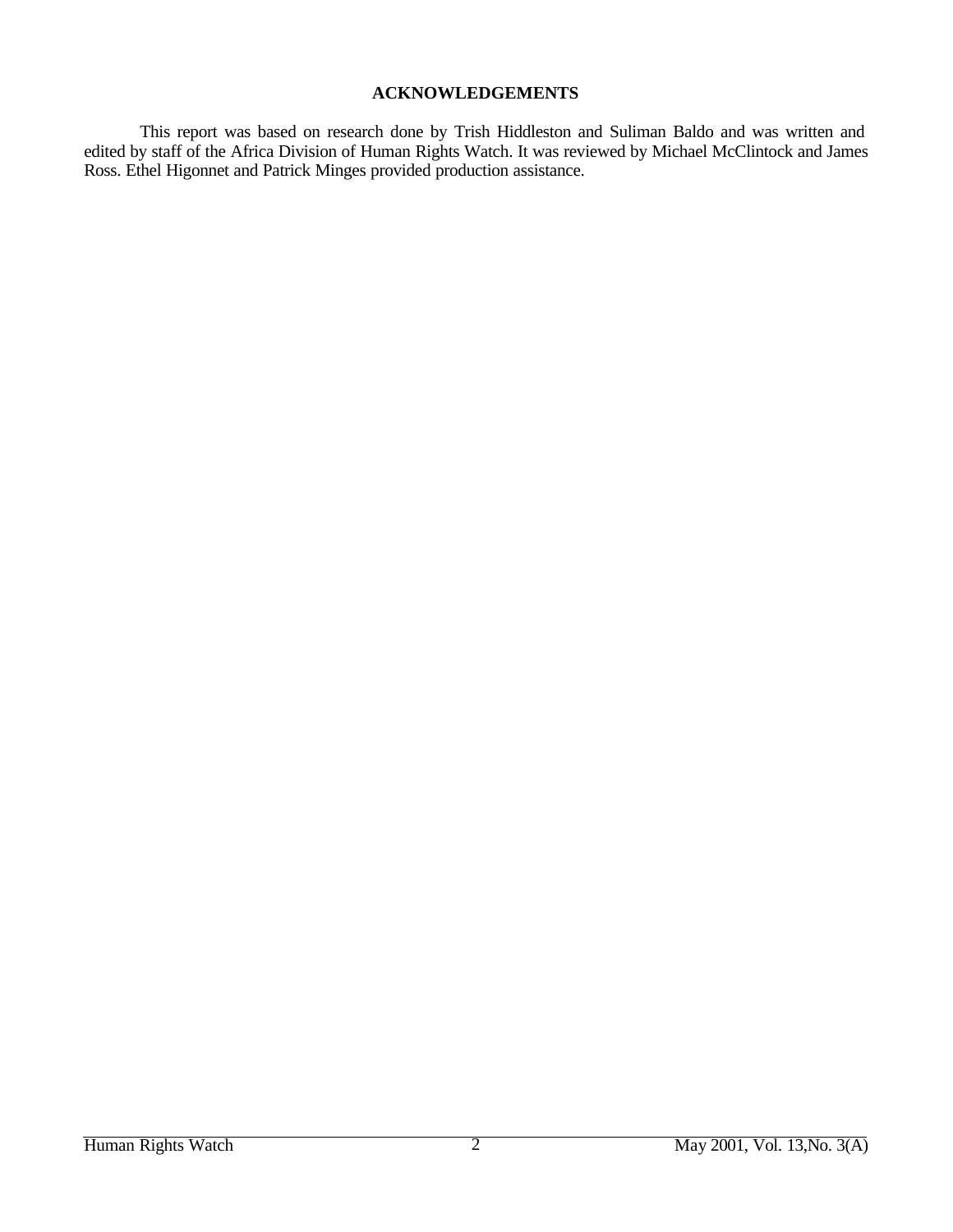#### **SUMMARY**

 For nearly three years, rebel movements backed by Rwanda and Uganda have waged a disastrous war against the government of the Democratic Republic of the Congo (DRC) and its foreign allies. According to the most recent estimates by demographic experts, some two and a half million persons have perished in combat or through war-related deprivation of food, water, and medical aid. The Congolese government and its allies Zimbabwe,Angola, and Namibia; the Congolese Rally for Democracy-Goma (Rassemblement Congolais pour la Démocratie -Goma, RCD-Goma) and its backer, Rwanda; and the Congo Liberation Front (Front pour la liberation du Congo, FLC) and its supporter, Uganda agreed under the terms of the 1999 Lusaka Accords to halt the conflict. Only in February 2001 did Rwanda and Uganda begin pulling back their troops from the front lines. Anticipating continued progress towards peace, the United Nations deployed observers and troops as part of the United Nations Organization Mission in the Democratic Republic of Congo (MONUC).

But soon after both Rwanda and Uganda called into question the prospects for peace. In early April Rwandan President Paul Kagame stated that Rwandan troops would not finally leave Congo until his government judged its security assured. In early May Ugandan President Yoweri Museveni announced that his government was no longer bound by the Lusaka Accords, although he then reversed himself and said that Uganda would abide by the agreement and withdraw its troops from most areas. The Rwandan ally and surrogate, RCD-Goma, at one point refused to allow MONUC troops to land at Kisangani although it later relented and troops of the Ugandan ally, the FLC, have refused to pull back from the front lines.

In addition, local observers report that at least some of the Rwandan and Ugandan troops being withdrawn from the front lines are being redeployed elsewhere in eastern Congo. Others report that additional Rwandan troops entered the Kivus in early May. And the Rwandan-backed RCD-Goma has continued to forcibly recruit adults and children in violation of international human rights standards and apparently in preparation for further conflict. $<sup>1</sup>$ </sup>

This report, based upon a mission to the region in December 2000 and subsequent research, documents an intensive campaign of forcible recruitment of adults and children begun by RCD-Goma and its Rwandan allies in the last quarter of 2000. RCD-Goma was able to take control of much of the eastern Congo in mid-1998 with the assistance of soldiers of the Rwandan Patriotic Army (RPA) and continues to rely upon them to maintain its hold over the region. The leaders of RCD-Goma operate under the influence of the Rwandan authorities with whom they are frequently in contact.

Human Rights Watch researchers found evidence in December 2000 that Congolese soldiers of RCD-Goma and soldiers of the Rwandan Patriotic Army (RPA) had abducted both children and young men from roadsides, markets, and their homes.<sup>2</sup> They had taken the unwilling recruits to military training camps in preparation for armed combat against their own government and their fellow countrymen. The head of RCD-Goma's Department of Foreign Affairs confirmed to Human Rights Watch researchers that a military recruitment campaign was going on but denied that any children were being recruited or that anyone was recruited against his will.<sup>3</sup>

As the international community has begun to criticize the forcible recruitment of children, recruiters have shifted their activities further from town to escape observation and they have in some cases moved from the use of force to the use of coercion or the promise of rewards to enroll new recruits.

 $\overline{\phantom{a}}$ 

<sup>&</sup>lt;sup>1</sup> Human Rights Watch interviews, London, May 9, 2001 and Kampala, by telephone, May 19, 2001.

<sup>&</sup>lt;sup>2</sup> Under international law, persons below the age of eighteen are considered children (article 1 of the Convention on the Rights of the Child, September 2, 1990). All states are party to the Convention on the Rights of the Child except for the United States of America and Somalia.

<sup>3</sup> Human Rights Watch interview with Joseph Mudumbi, Goma, December 19, 2000.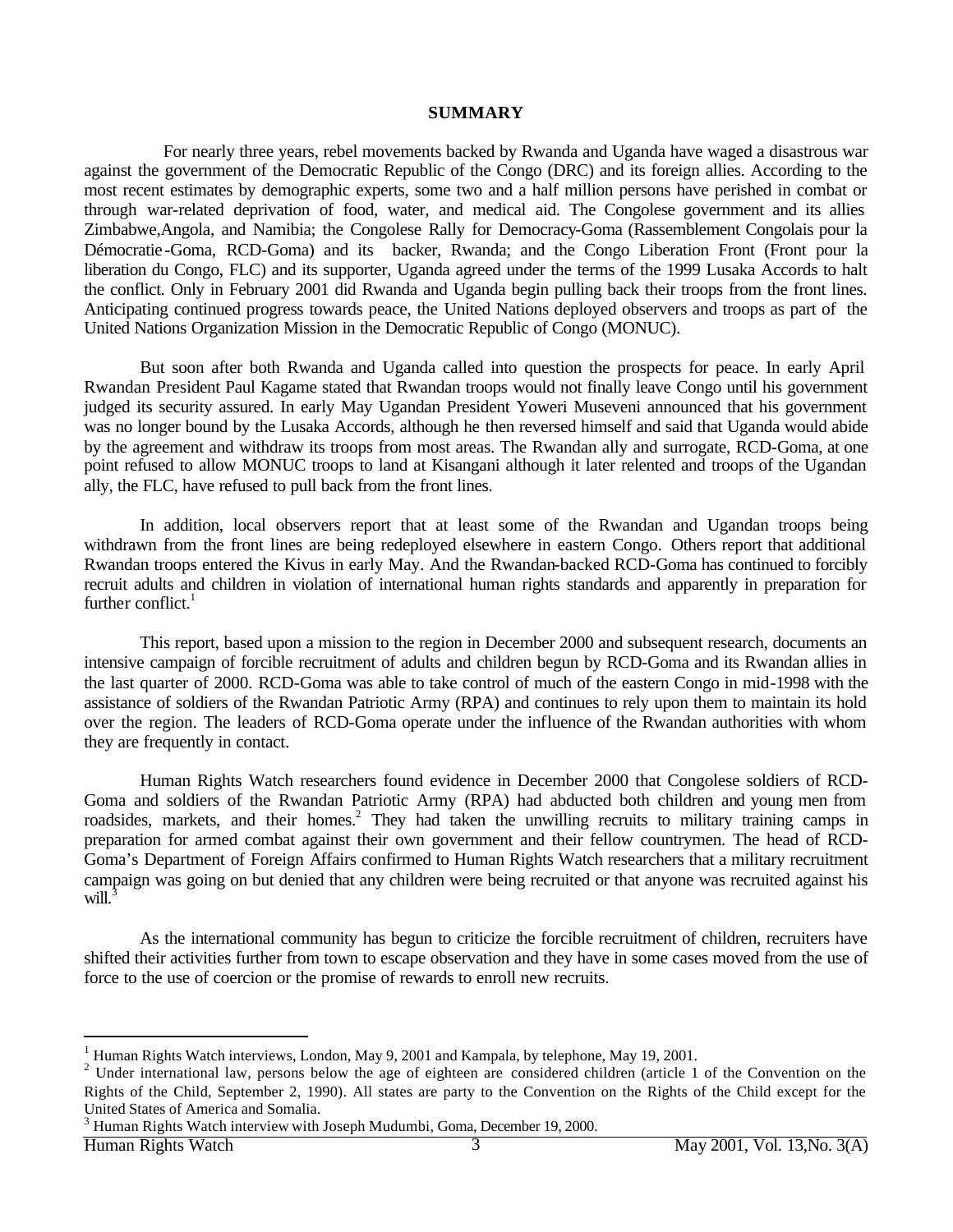# **RECOMMENDATIONS**

# **To the RCD-Goma**

- Issue and enforce clear orders to all RCD-Goma forces to stop the recruitment, abduction, training, and use of child soldiers. Demobilize, disarm, rehabilitate, and return to their homes all current child soldiers.
- Stop all forcible recruitment into the forces of RCD-Goma and allow recruits who do not wish to be in the armed forces to leave.
- Insist that the inter-departmental commission on the demobilization and reintegration of child soldiers established by RCD-Goma on May 15, 2000 begin to function effectively and allocate the necessary resources for it to do so.
- Allow MONUC and UNICEF access to military and local defense training camps.

# **To the Government of Rwanda**

- Issue clear instructions to all Rwandan soldiers operating in the DRC to stop the recruitment, abduction, training and use of child soldiers in the armed forces of RCD-Goma or in the RPA and demobilize, disarm, rehabilitate, and return to their homes all current child soldiers. Those suspected of recruiting children should be arrested, investigated, and punished according to the law
- Issue clear instructions to all Rwandan soldiers operating in the DRC to stop all forcible recruitment of persons for RCD-Goma or RPA forces and allow recruits who do not wish to be in the armed forces to leave.
- Sign and ratify the Optional Protocol to the Convention on the Rights of the Child on the Involvement of Children in Armed Conflict without reservations, and submit upon ratification, a binding declaration establishing a minimum age of at least eighteen for voluntary recruitment.
- Ratify the 1991 Rwandan signature of the African Charter on the Rights and Welfare of the Child.

# **To the International Community**

- Vigorously and publicly denounce the recruitment, abduction, training, and use of child soldiers and all forcible recruitment by all sides to the conflict in the DRC.
- Urge all parties to the conflict to initiate and make operational disarmament, demobilization, and rehabilitation programs for children, including the RCD-Goma inter-departmental commission on demobilization and reintegration of child soldiers, in accordance with their instruction of May 15, 2000, and assist with required funding.
- Provide political, financial, and technical support to civil society organizations focusing on human rights and particularly those monitoring the problem of child-soldiers.
- Support the Office of the United Nations High Commissioner for Human Rights Field Office in Congo and increase its monitoring and technical assistance programs. In particular, the U.N. Office should be given the necessary support to place field officers in RCD-held eastern Congo and throughout government territory.
- Support and increase the human rights monitoring programs of MONUC.

# **RECRUITMENT APPEALS BY THE RDC-GOMA**

Several Goma residents told Human Rights Watch researchers that they had heard broadcasts by representatives of the RCD-Goma on the local radio station in mid-November 2000 and later, appealing to parents send their children into the armed forces. In an early December statement, the secretary-general of the United Nations mentioned radio broadcasts on November 15 and 16 by the head of RCD-Goma asking parents to allow their children to be recruited into the armed forces of the movement. He cited a similar call by the governor of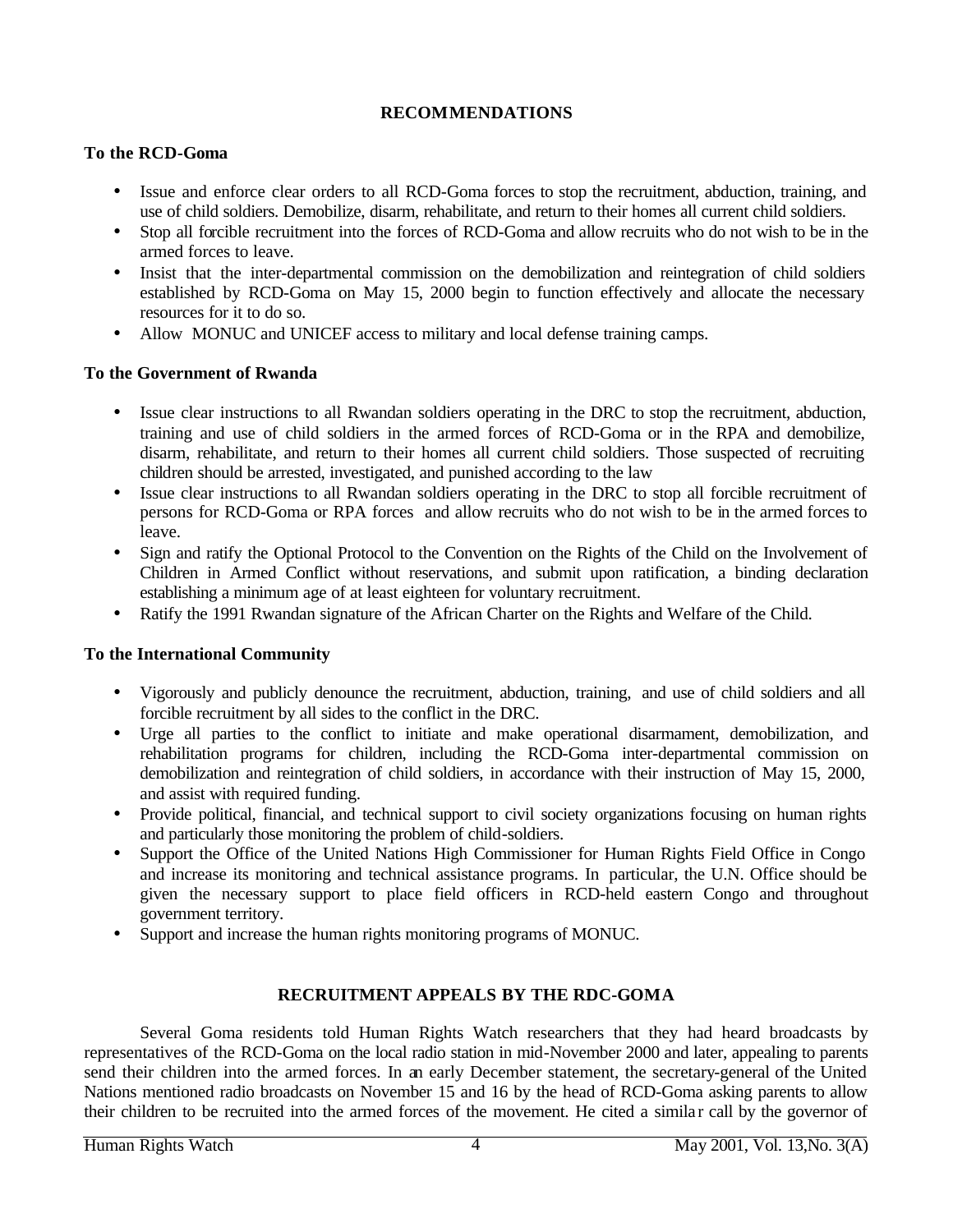North Kivu Province urging that children be enrolled for "local defense."<sup>4</sup> When U.N. officials raised the issue of these broadcasts with RCD-Goma authorities, they reportedly claimed that they did not mean children in the sense of those under eighteen years of age, but rather "children" in the metaphorical sense of children of the Congo.<sup>5</sup> In this region of the Congo, unmarried young people over the age of eighteen can still be referred to as "children."

RCD-Goma officials were also apparently required to carry out recruitment for the movement in their home areas.<sup>6</sup> According to local residents, authorities including traditional chiefs, administrators, and group, neighborhood, community, and village leaders were called to Kigali, Rwanda for a meeting in late 2000. There, a senior official of the Rwandan Patriotic Front (RPF), the dominant political party in Rwanda, reportedly promised promotions to anyone who delivered large numbers of new recruits to the RCD-Goma's armed forces and threatened demotions or loss of their posts to any who failed in this task.<sup>7</sup>

Despite the incentive and the threat, not all local authorities complied with the order. According to residents of Masisi, some of the traditional chiefs from their area were in Goma in mid-December 2000 and were refusing to assist in the recruitment campaign. Thus, one resident claimed, "there is no one [i.e., no civilian authority] to keep order at the local level. It is the military who make the laws."<sup>8</sup>

As numerous testimonies make clear, many ordinary people oppose this recruitment campaign**.** A Goma resident told Human Rights Watch:

We know that there is no one who would go voluntarily. Now when they come to persuade us to let one of our sons go to the army, the first question the parents ask is where are the sons we already gave you? And who are you fighting against and why? $9^9$ 

Authorities have acknowledged and sought to justify the recruitment campaign. In an interview broadcast on January 24, 2001 on the RCD-Goma's Radio Goma, journalists asked Commander Obert Rwibasira of the RCD-Goma's G5 military division why the movement continued to enroll very young recruits. He replied that RCD-Goma needed a young and dynamic army.<sup>10</sup> A student told Human Rights Watch: "The current recruitment campaign is public. They have announced it on the radio and everything. But we are concerned about forced recruitment. The justification they are giving for the drive is the generalized insecurity in rural areas, and lack of improvement on that front. There is lack of security even in the outskirts of Goma."<sup>11</sup> According to some local residents, RCD-Goma claimed to need the recruits to build a national army to replace foreign troops, presumably meaning the Rwandans who are generally regarded with some hostility by Congolese and who are, in any case, supposed to be withdrawing from the Congo. The head of the Department of Foreign Affairs of RCD-Goma gave the same explanation to Human Rights Watch researchers.<sup>12</sup>

Some Goma residents suggested that RCD-Goma was also trying to replace troops lost in recent battles. One said: "The war is not succeeding; they need numbers at the front. They say it is being done voluntarily. But if you disagree you are considered hostile to the RCD and are the enemy*.*" <sup>13</sup> Another Goma resident commented:

 $\overline{\phantom{a}}$ 

<sup>4</sup> United Nations, Secretary-General, Fifth report on the United Nations Organization Mission in the Democratic Republic of the Congo (MONUC) (S/2000/1156, December 6, 2000, paragraph 73).

<sup>&</sup>lt;sup>5</sup>Identity withheld to protect author, written communication to Human Rights Watch, January 19, 2001.

<sup>6</sup> Human Rights Watch interviews, Goma, December, 2000.

<sup>7</sup> Human Rights Watch interview, Goma, December 7, 2000.

<sup>&</sup>lt;sup>8</sup> Human Rights Watch interviews, Goma, December 19, 2000.

<sup>9</sup> Human Rights Watch interview, Goma, December 19, 2000.

<sup>&</sup>lt;sup>10</sup> Identity withheld to protect author, written communication to Human Rights Watch, January, 2001.

<sup>&</sup>lt;sup>11</sup> Human Rights Watch interview, Goma, December 7, 2000.

<sup>&</sup>lt;sup>12</sup> Human Rights Watch interview with Joseph Mudumbi, Goma, December 19, 2000. <sup>13</sup> Human Rights Watch interview, Goma, December 7, 2000.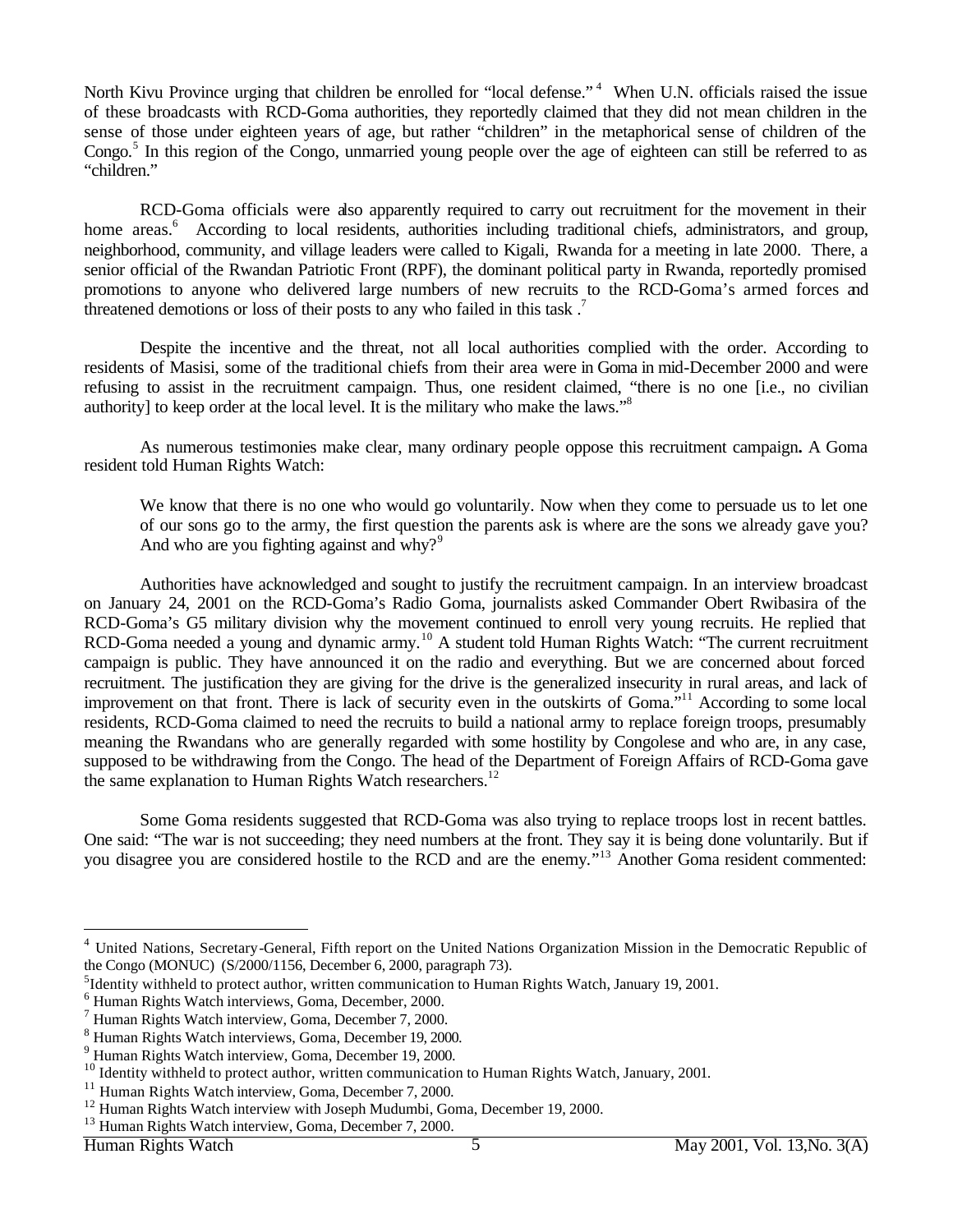"The forced recruitment started [in early November 2000]. They didn't find enough youth to come forward voluntarily so they had to do it by force."<sup>14</sup> A resident of Masisi commented:

They say everyone from fifteen to forty should be in the army. Why? we ask. We don't know what is the point of this war. They say they will take us one way or another. Until now there have been threats that if you don't come voluntarily, they will take you by force. No one goes voluntarily. <sup>15</sup>

#### **FORCED RECRUITMENT**

According to numerous testimonies gathered by Human Rights Watch researchers, RCD-Goma has forcibly detained young men and boys to be soldiers in their armed forces and has done so in an arbitrary manner, according to no set procedure. Recruits have no say in whether or not they agree to join the armed forces of RCD-Goma, nor are they given any advance warning of conscription, any indication of how long they will be forced to serve, any idea of where they will be taken for training or for combat nor any indication of whom they will be required to fight against. Recruits, even those who support the government, may be ordered to fight against government forces made up of fellow countrymen and possibly family members. They may be forced to commit human rights violations and adults as well as children may be traumatized by their ordeal.

Many Goma residents told Human Rights Watch researchers that RCD-Goma soldiers frequently picked up young men and boys in night-time raids on their homes and on the roads, in markets, and at schools.<sup>16</sup>

Witnesses said that RPA soldiers helped RCD-Goma troops in this forced recruitment. These soldiers were identified as Rwandan because they spoke a Rwandan form of Kinyarwanda and because they differed somewhat in appearance from Congolese.<sup>17</sup> Residents of Goma reported that the soldiers raided for men more often in neighborhoods known to be inhabited primarily by Rwandan Hutu, perhaps because they lacked a network of local connections to protect them. "The majority of people in the neighborhoods where they are recruiting are Hutu. Most they pick up haven't studied, aren't educated, and so can't defend themselves," one person commented.<sup>18</sup>

One young man related his narrow escape after soldiers tried to forcibly recruit him in the center of Goma in the middle of the day:

I was on my way to look for work in construction sites towards Himbi and had a stomach ache so I went home. I took the second road towards the president's house and when I arrived at "RVA 1" [Regie de Voies Aeriennes, in the center of town] I met two people dressed as civilians. They were Congolese. They approached me and asked where I was going. I said home because I was a little sick. They said they were in the middle of looking for soldiers. I said I wasn't capable of being a soldier. They said, we'll see.

About 300 meters further on we reached some soldiers. They took me, and searched me. I was beaten up, mistreated. There were about five others [civilians] sitting at the side of the road. They [the soldiers] said: "See them? They are going to be soldiers, like you."

They took my briefcase with my tools. I'm an electrician. I was left there for an hour without speaking. One of them then said I didn't look like a soldier and so he let me go. But he said that I mustn't tell anyone–if I did they would get me, they had seen my face.

 $\overline{\phantom{a}}$ 

<sup>&</sup>lt;sup>14</sup> Human Rights Watch interview, Goma, December 7, 2000.

<sup>&</sup>lt;sup>15</sup> Human Rights Watch interview, Goma, December 19, 2000.

<sup>&</sup>lt;sup>16</sup> Human Rights Watch has also received as yet unconfirmed reports that RCD-Goma soldiers abducted women and girls, including girls under the age of eighteen.

<sup>&</sup>lt;sup>17</sup> Human Rights Watch interview, Goma, December 18, 2000. Some Congolese of Rwandan origin also speak Kinyarwanda but with a different accent.

<sup>18</sup> Human Rights Watch interview, Goma, December 19, 2000.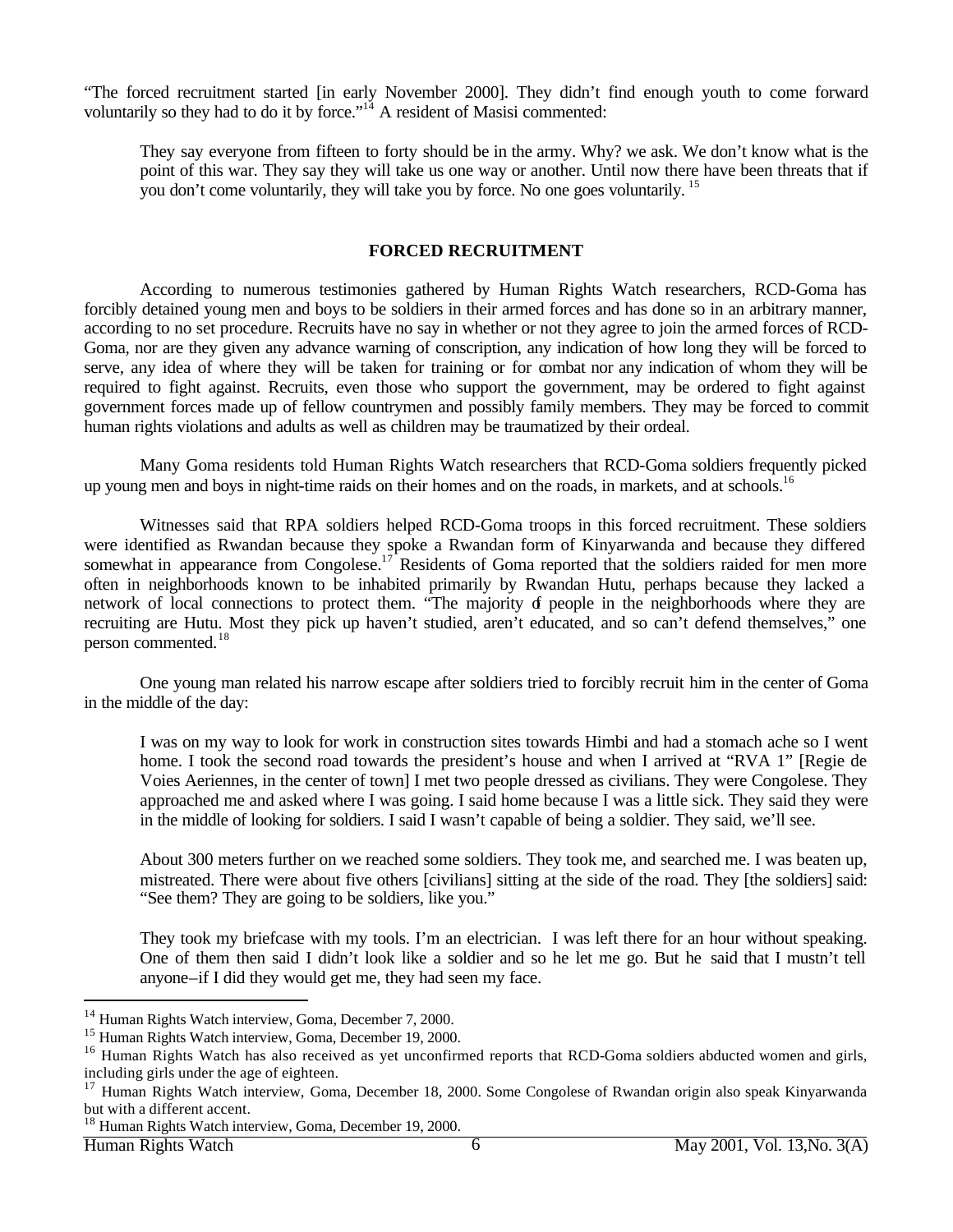The two civilians [recruiters] were about 200 meters away and they watched me when I left to see if I spoke to anyone. A little further away I passed a friend. When he got to them [the civilian recruiters] they tried to take him. He fled—the soldiers chased him. He knows the neighborhood and hid in a toilet. The soldiers didn't find him. $19$ 

Eyewitnesses in Goma report the frequent passage of trucks seen leaving Goma containing new recruits, mostly young men and boys. In some cases they say they have seen children they thought were in their early teens. One local resident said:

One day we saw them [soldiers] on the main road [in an area of Goma called Afia Bora in the Katindo neighborhood]. We fled. Soldiers get out and quickly tell people to get into the truck. They do it at around 7 a.m. and 5 p.m.–the day I saw them it was 7 a.m. People flee when they see the military trucks, especially young men. $^{20}$ 

Another eyewitness also described recruits being taken away in trucks:

The children and adults have shorn heads but because of the size of the children, all you see is their heads and their hands waving and saying goodbye. Sometimes they are waving and saying goodbye and sometimes they are silent. Soldiers sit on the edge of the truck. They go out on the Sake Road, always in the same direction. $21$ 

An eighteen-year-old student who was picked up in a Goma market in the first week of December 2000 said:

I went out with my mother to the market at Virunga to get some things. It was about 5 p.m.. While we were shopping we saw a group of soldiers coming towards us. They told me to go with them. We knew they wanted to take me to go and train to fight. They took five of us–all young men–from the market. I  $\frac{di}{dr}$  t know the others.<sup>22</sup>

Another student described events one morning in early December:

This happened yesterday in my residential area of Katindu Droite. I was at home at 5:30 a.m. listening to the news when I heard gunfire. I looked outside and saw military dressed as civilians but they were armed. They had already taken some kids. Some were my age, some looked a lot younger. I'm nineteen; some of those they picked up looked like they were thirteen and fifteen, but there was also an elderly man in the group. $23$ 

In early December 2000 soldiers came to collect young men at the lakeside market of Kituku.<sup>24</sup> People crossing Lake Kivu in motorized canoes to bring their produce to market turned back as they approached the shore when they saw soldiers waiting there. On subsequent market days, few men risked coming to the market, leaving women to carry on trade.<sup>25</sup> Residents elsewhere reported the same development. "The markets in the interior don't function as they should now because of the fear of men being recruited," explained a woman who

<sup>19</sup> Human Rights Watch interview, Goma, December 20, 2000.

<sup>20</sup> Human Rights Watch interview, Goma, December 18, 2000.

 $21$  Human Rights Watch interview, Goma, December 18, 2000. The road to Sake continues to Mushaki in Masisi, where there is a training camp for new recruits.

<sup>22</sup> Human Rights Watch interview, Goma, December 18, 2000.

<sup>23</sup> Human Rights Watch interview, Goma, December 7, 2000.

<sup>&</sup>lt;sup>24</sup> Kituku market is in the Keshero neighborhood of Goma.

<sup>25</sup> Human Rights Watch interview, Goma, December 18, 2000.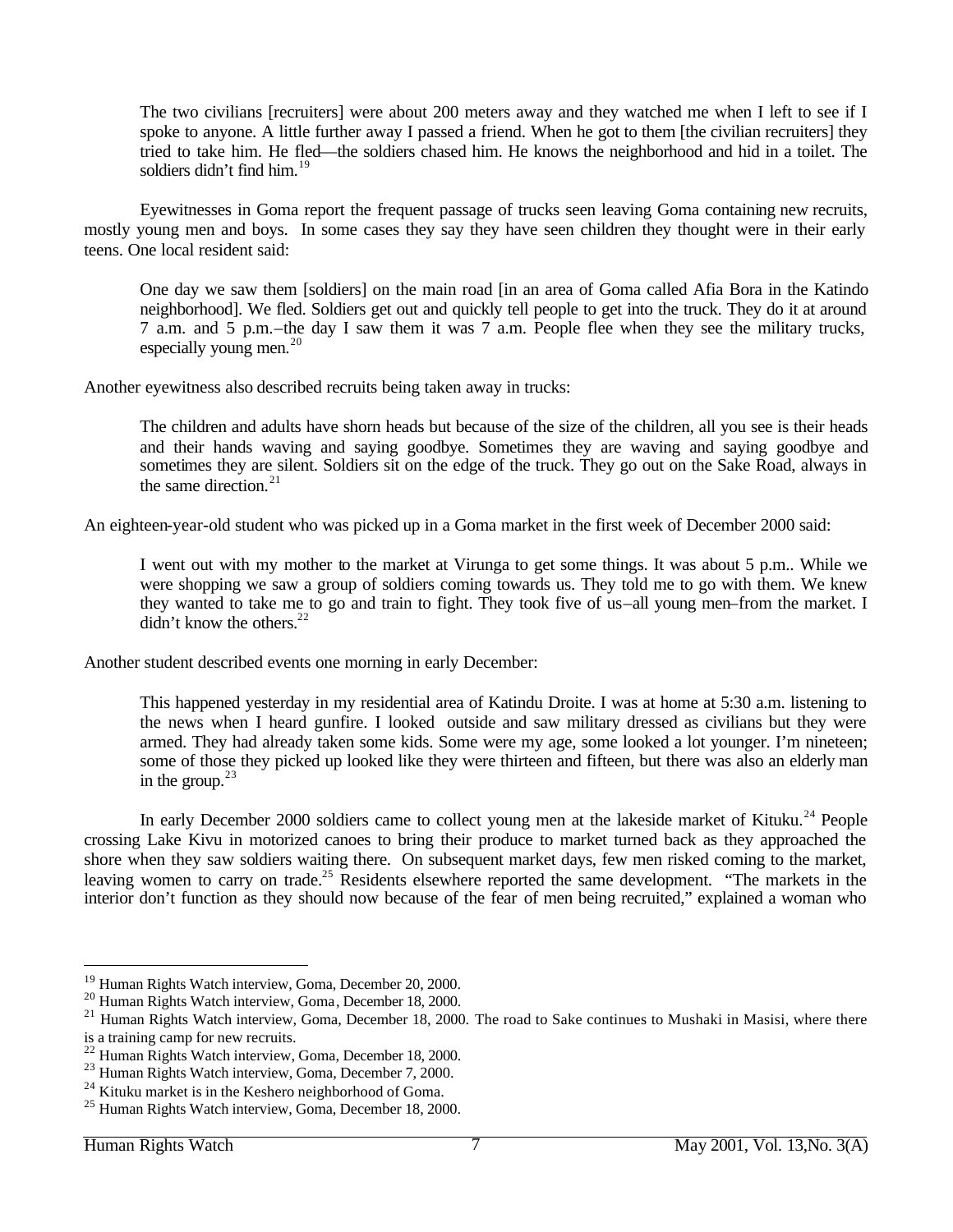frequently travels from one market to another in and around Goma.<sup>26</sup> The quantity and choice of produce was limited because of the absence of vendors. $27$ 

#### **Escaping Recruitment**

Because of the practice of forced recruitment, men and boys in some areas run away or hide if they see groups of soldiers. As one young man told Human Rights Watch, "On the first of December [2000] I was accompanying a friend home after he visited me. We saw a group of soldiers blocking the road. They already had two children. We ran for our lives."<sup>28</sup> Another seventeen or eighteen-year-old student also managed to avoid being picked up on his way to school in Goma in early December. He described what happened:

Yesterday morning I left for school at about 7 a.m. When I arrived at the entrance of the museum, there were soldiers there. They wanted to catch us. We fled. There were ten of us, from different parts of the city. We all had our school uniforms on. When we arrived we saw that they had already caught a number of other school children and others. We ran away immediately. We hid for the day and returned to our homes in the evening.<sup>29</sup>

Other potential recruits go to even greater lengths to avoid being taken**.** In Nyarigonge zone, approximately twenty kilometers from Goma, for example, those who fear recruitment often choose to sleep outside rather than at home where they might be abducted during the night.<sup>30</sup> Residents of Masisi also reported that men slept outside in the bush to avoid forcible recruitment. $31$ 

Local people have developed other strategies as well. The inhabitants of the Virunga and Majengo neighborhoods of Goma apparently reacted to the arrival of soldiers who were starting to pick people up on the evening of December 7, 2000 by shouting and banging drums. "They took some people but with the noise and so on they couldn't do as much as they wanted," said an eyewitness to the night-time swoop by RCD-Goma and RPA soldiers.<sup>32</sup>

Some young men who have been picked up were later freed because family or friends used their influence or made payments to have them released. One young recruit said he was taken at a market by nine soldiers, some from RCD-Goma, some from the Rwandan army:

Then another Congolese soldier who behaved like a commander came. He tried to plead for us but they ignored him and put us in a covered pickup truck. There were about twenty other young men in the pickup truck. It was dark and we were scared. We were driven somewhere; I don't know where. It took about ten minutes for us to get there. It was a big building, dark and without windows. As we arrived, others [like us] were being taken out.

The young man's mother went with other family members and found the Congolese soldier who had spoken for him when he was taken. They paid him the equivalent of approximately U.S. \$12 and he arranged for the youth to be released. $33$ 

In another case a father "paid" RCD-Goma soldiers to release his twenty-year-old son after he had been picked up at night at his workplace in the North Mabanga neighborhood of Goma. The father was asked to supply a case of beer to obtain his son's release but managed to negotiate the price down to three bottles. He later also

<sup>26</sup> Human Rights Watch interview, Goma, December 19, 2000.

<sup>27</sup> Human Rights Watch interview, Goma, December 19, 2000.

<sup>28</sup> Human Rights Watch interview, Goma, December 7, 2000.

<sup>29</sup> Human Rights Watch interview, Goma, December 7, 2000.

<sup>30</sup> Human Rights Watch interviews, Goma, December 17 and 19, 2000.

<sup>31</sup> Human Rights Watch interview, Goma, December 19, 2000.

<sup>32</sup> Human Rights Watch interview, Goma December 8, 2000.

<sup>33</sup> Human Rights Watch interview, Goma, December 18, 2000.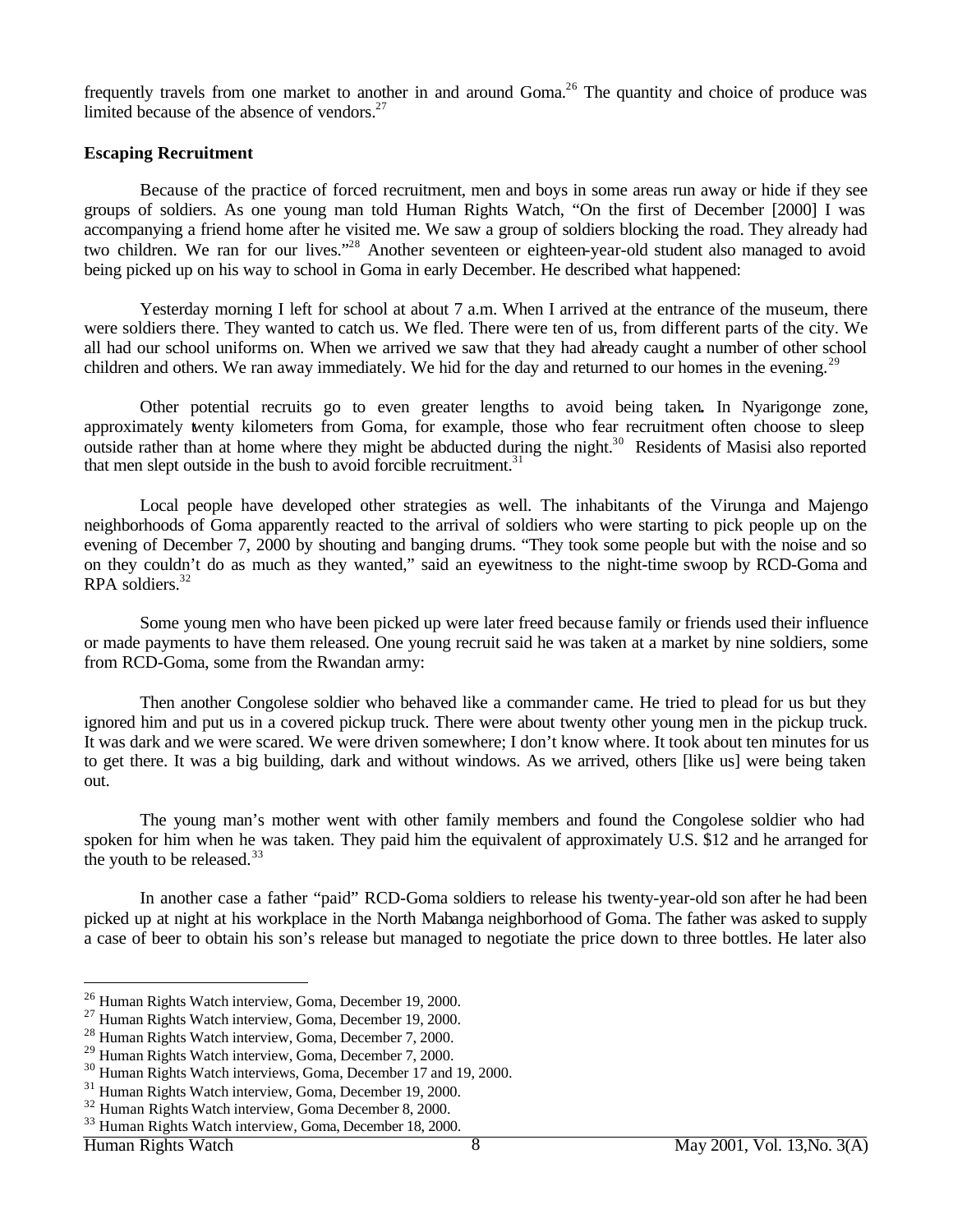collected money from the neighborhood to obtain the release of about seven others taken with his son. "I had to do it immediately," said the father, "or else they would have been sent to Mushaki for training."<sup>34</sup>

# **Mistreatment of Recruits**

According to many accounts, new recruits are beaten and ill-treated. One youth, fortunate to have escaped harsher treatment, described an initiation for recruits: soldiers dragged their hands down the recruits' faces from their foreheads over their eyes and down to their jaw, pulling the skin and eyelids down, digging their fingers in and applying pressure so that it hurt. Several other persons confirmed this practice by soldiers.<sup>3</sup>

In some cases, soldiers confiscate the identity papers of recruits, making it more risky for them to attempt to escape from training camps. Four young men who escaped from Mushaki camp were later caught. Because they had no identity papers they were detained and severely beaten; a commander finally intervened to send them home because of their injuries. They were even given a written order dated December 15, 2000 saying they could not be recruited again because of ill-health.<sup>36</sup>

# **ABDUCTION AND RECRUITMENT OF CHILDREN**

At a celebration of the fifty-second anniversary of the signing of the Universal Declaration of Human Rights on December 10, 2000, an RCD-Goma official told national human rights groups and U.N. officials that RCD-Goma was not recruiting children.<sup>37</sup> In a meeting with Human Rights Watch on December 19, the head of the Department of Foreign Affairs of RCD-Goma repeated this denial and said that instructions had gone out to all RCD-Goma commanders not to recruit children.<sup>38</sup> But Human Rights Watch researchers found that as part of general recruitment efforts, RCD-Goma soldiers, together with RPA soldiers, have recruited and continue to recruit children, often forcibly, and to train them for combat.

# **Past Recruitment of Children**

While denying that RCD-Goma was recruiting children, the head of their Department of Foreign Affairs did admit that they had "inherited" child soldiers recruited by the late President Laurent-Désiré Kabila for the campaign he waged together with Rwandan forces against the Mobutu government in 1996 and 1997.<sup>39</sup> As head of the Alliance of Democratic Forces for the Liberation of Congo (AFDL), Kabila enrolled thousands of young *kadogos* (meaning "the little ones" in Swahili) in his armed forces.<sup>40</sup> Rwandan army soldiers and officers

helped the AFDL train its recruits, including the child soldiers. Col. James Kabarebe, one of the top Rwandan commanders in the Congo, spoke with pride of the RPA success in training these children. According to the journal *Le Soft*, quoting an interview published originally in Kinyarwanda in the newspaper *Ingabo,* Kabarebe said:

<sup>34</sup> Human Rights Watch interview, Goma, December 19,2000.

<sup>35</sup> Human Rights Watch interview, Goma, December 17, 2000.

<sup>36</sup> Human Rights Watch interview, Goma, December 18, 2000.

<sup>37</sup> Human Rights Watch interview, Goma, December 17, 2000.

<sup>38</sup> Human Rights Watch interview with Joseph Mudumbi, Goma, December 19, 2000.

 $39$  Ibid.

<sup>&</sup>lt;sup>40</sup> Led by then-rebel Laurent-Désiré Kabila, the AFDL was a coalition of political parties from eastern Congo that, with support from Rwanda, Uganda, Angola, and Burundi overthrew President Mobutu in a seven-month war which began in October 1996. For more details, see Human Rights Watch, "Democratic Republic of Congo: What Kabila is Hiding, Civilian Killings and Impunity in Congo," *A Human Rights Watch Report*, vol. 9, no. 5 (A), October, 1997 and "Uncertain Course: Transition and Human Rights Violations in the Congo," *A Human Rights Watch Report*, vol. 9, no. 9(A), December, 1997 (also available in French).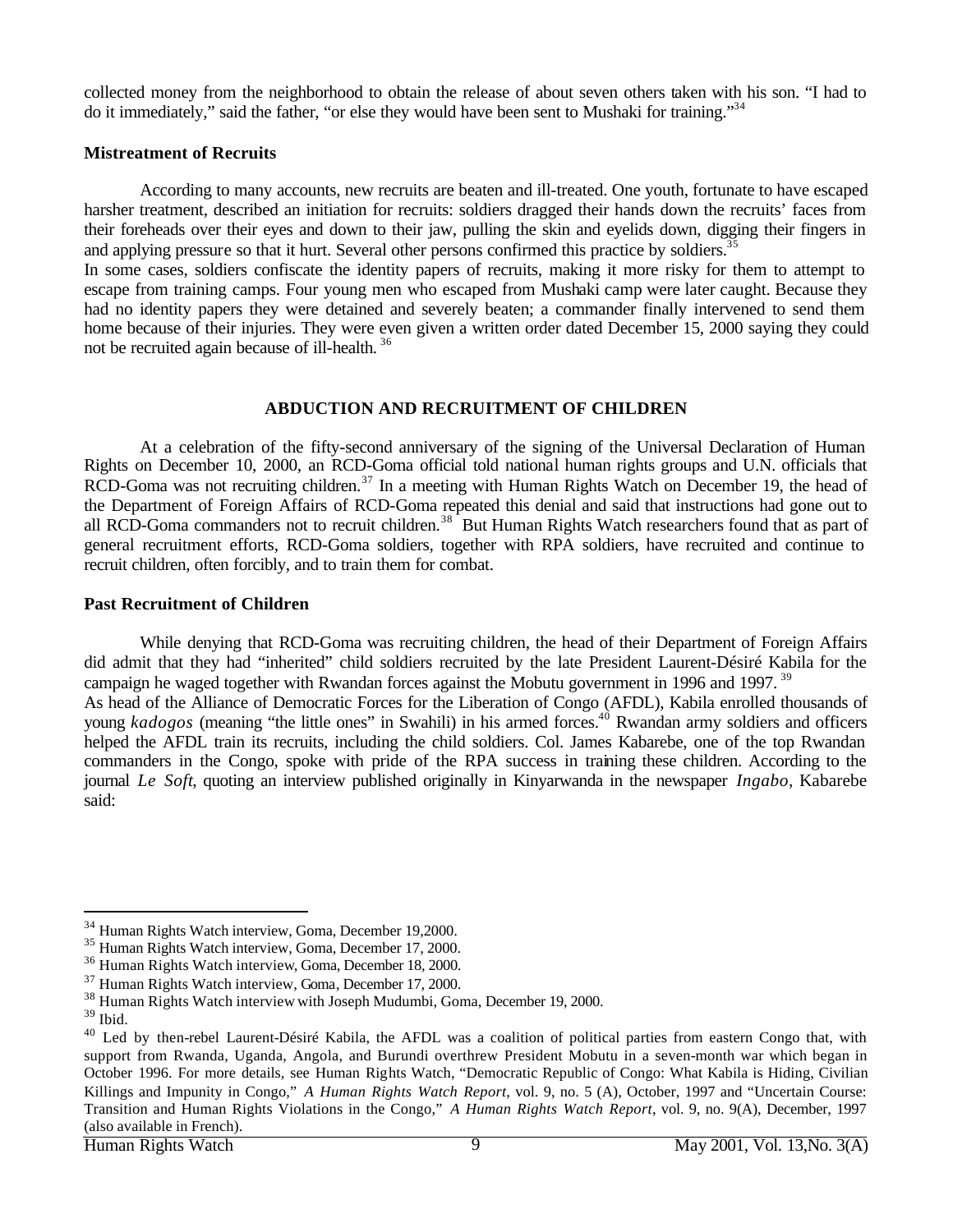The young army that we [the RPA] put in place when we arrived in Congo and which we called Kadogo is by far the best army in Congo. It was an army made up of youngsters, obedient and disciplined, but who needed to be better supervised, better trained.<sup>41</sup>

Despite pledges from the Congolese government to demobilize children, Kabila's army continued recruiting them. Kabila broke with his erst-while allies in mid-1998 and told the Rwandans to withdraw their troops. Instead the Rwandan government and its newly created ally, the RCD, began a war against the Congolese government. Both the government and the RCD then stepped up recruitment and training of children, including by reenlisting previously demobilized child soldiers.<sup>42</sup>

Three boys who had been forcibly recruited in 1997, 1998, and 1999 at the ages of seventeen, thirteen, and sixteen recounted their experiences to a Human Rights Watch researcher. Two of these boys happened to be related but had been picked up separately some time apart, one on his way home from church and one on his way home from school. They ended up in the same training camp at Rumangabo, about eighty kilometers from Goma. They spoke of the two most important people in the camp being Rwandan army trainers, known by the names of Afandi Padiri and Innocent. The young men both escaped in April 2000 and said that they had heard that Afandi Padiri and Innocent had been redeployed to Kisangani.

One said: "They gave us wooden sticks shaped like guns–if you lost it, you'd be killed. We were shown real guns and how to work them but they always took them back later. Only when you got to the front were you given a gun."

The first time the two had tried to escape, they were caught and had been badly beaten as punishment. They said a third who had tried to escape was killed on the spot. On the second attempt the two boys were successful and with the help of villagers who hid them, they gradually made their way to safety. $43$ Another boy who had been thirteen when he was picked up in Goma in 1998 told Human Rights Watch:

I was coming from school at about 5 p.m. I went to school in the afternoon. I was heading home when soldiers in a vehicle stopped me and made me get in. They were Rwandans. There were lots of other young boys in the vehicle. We went to the airport in Goma and from there to Kalemie by plane. We were all ten, twelve, thirteen years old and older. Then we were sent to Camp Vert in Moba and trained there. Lots were killed in the training. Lots died of sickness. The food was poorly prepared and many got dysentery.

The boy said that in Moba the commander of the Camp Vert military training camp was a Rwandan named Rugazura who had also been involved in training the recruits. This boy too had been beaten during the training and had visible scars on his head where he claimed he had been hit following a failed escape attempt. When he did escape, he too relied on the local population to hide him and give him food as he made the long journey back to Goma. On arriving in Goma he found that his father had been forcibly recruited and his mother had vanished. He was helped to flee and was, by chance, reunited with his mother. His mother said that until he reappeared she had had no idea of what had happened to him and had gone through the traditional mourning, believing him dead.<sup>44</sup>

<sup>41</sup> *"Homme-mythe, le Colonel James Kabarebe lève un coin de son voil,"* an interview with Col. James Kabarebe published in Kinyarwanda in the review *Ingabo*, no 51, translated into French by *Le Soft International* and posted on www.lesoftonline.net/james.html.

<sup>42</sup> See Human Rights Watch, "Casualties of War: Civilians, Rule of Law, and Democratic Freedoms," *A Human Rights Watch Report*, vol. 11, no, 1 (A), February 1999; Human Rights Watch campaign statement, *The Use of Child Soldiers in the Democratic Republic of Congo*, 1999 at www.hrw.org/hrw/campaigns/crp/congo.htm; and "Human Rights Watch Condemns Recruitment of Child Soldiers in Congo," August 11, 1998, at www.hrw.org/hrw/press98/aug/cong0811.htm.

<sup>43</sup> Human Rights Watch interview, December, 2000.

<sup>44</sup> Human Rights Watch interviews, December, 2000.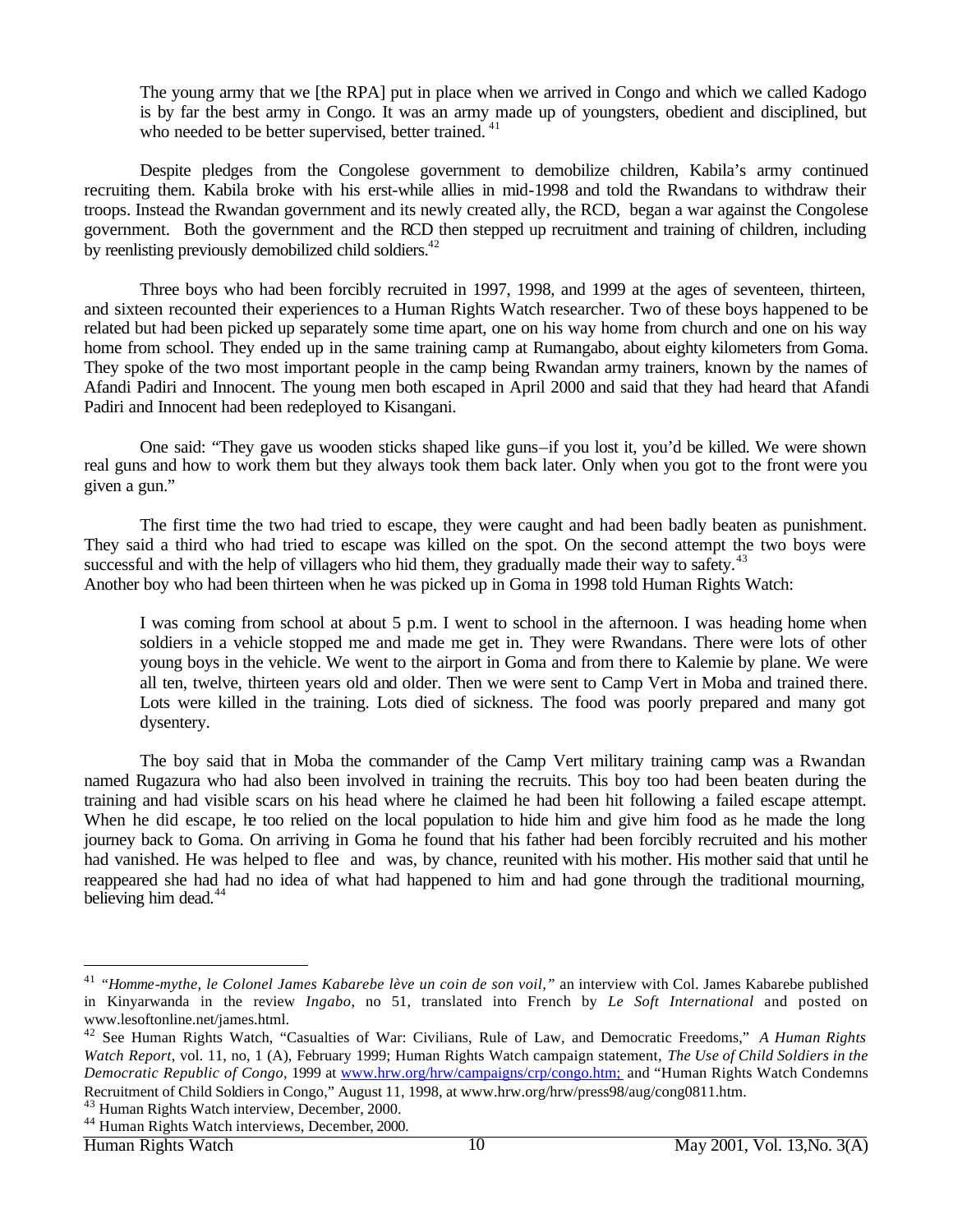A former RCD instructor said that he had deserted from RCD-Goma because he objected to the forced recruitment of children:

I was sent to certain zones to recruit people for the RCD army. Because none would volunteer, the RCD forced people into joining its army. In 1999, I was involved in the recruitment of children aged eleven to fifteen in the localities of Kasongo and Kalima in Maniema province. The RCD would usually recruit children from local schools, but the schools were closed down because parents feared the campaign. The RCD sent recruiters on a Sunday to wait for children who were on their way to church. A total of 500 children were rounded up that day in the two localities. They were taken by truck to the airport of Kalima and from there were airlifted to the training camp in Kalemie, a port town on the shore of Lake Tanganyika in Katanga province.

He said that children were trained at two camps in Kalemie, Camp Marin and Camp Mayito, where Rwandan army officers oversaw the training. According to this former instructor, children received between two and three weeks of basic physical training and then they were deployed to the battlefields.

They were trained on how to use arms and how to shoot, and that was the end of it. Some of the kids were even sent to battle without arms. They were sent ahead of battle -ready troops of the RCD and RPA to create a diversion. They were ordered to make a lot of noise, using sticks on tree trunks and the like. When they succeeded in diverting the attention of government troops, that is to say when they drew government fire on their unarmed elements, these units, known as the Kadogo Commando, would be literally allowed to fall like flies under government fire. The experienced troops would then attack the government troops when their attention was diverted to the Kadogo Commando.

The former RCD-Goma soldier said that he himself had witnessed this tactic near Kindu in a village called Lodja. The children involved had been recruited at Mateve in Kibumbo. In another battle at Kirungu village near Moba town in February 1999, he had witnessed the killing of at least a hundred Kadogo Commandos, the vast majority of them unarmed. "The lucky ones were buried in a mass grave," he said. "Others were left to the vultures."

# **Recent Abduction of Children by RCD-Goma**

Recent U.N. reports have estimated that between 15 and 30 percent of all newly recruited combatants in the Congo are children under eighteen years of age, and a substantial number are under twelve years old.<sup>46</sup> The number recruited by the government and by each armed faction is unknown. In the RCD-Goma training camp of Mushaki in Masisi, the U.N. estimates that of the over 3,000 newly recruited young soldiers, more than 60 percent are under the age of eighteen. $47$ 

According to a resident of Rutshuru, RCD-Goma and RPA soldiers abducted children from his community on or about November 17, 2000. "They come into the houses and take all the young children between thirteen and twenty and say they are to go and be soldiers. They also take young girls. It is done day or night, on operations [house to house] or by taking groups of children," he said.<sup>48</sup>

Both because children and young men have taken to sleeping away from home, as mentioned above, and because recruitment can be more quickly done in public places, soldiers raid for potential recruits at schools, on the roads, and at markets.

<sup>45</sup> Human Rights Watch interview, December, 2000.

<sup>&</sup>lt;sup>46</sup> Fifth report of the Secretary-General on the United Nations Organization Mission in the Democratic Republic of the Congo, S/2000/1156, December 6, 2000, paragraph 72.

<sup>&</sup>lt;sup>47</sup> Sixth report of the Secretary-General on the United Nations Organization Mission in the Democratic Republic of the Congo, S/2001/128, February 12, 2001, paragraph 65.

<sup>48</sup> Human Rights Watch interview, Goma, December 7, 2000.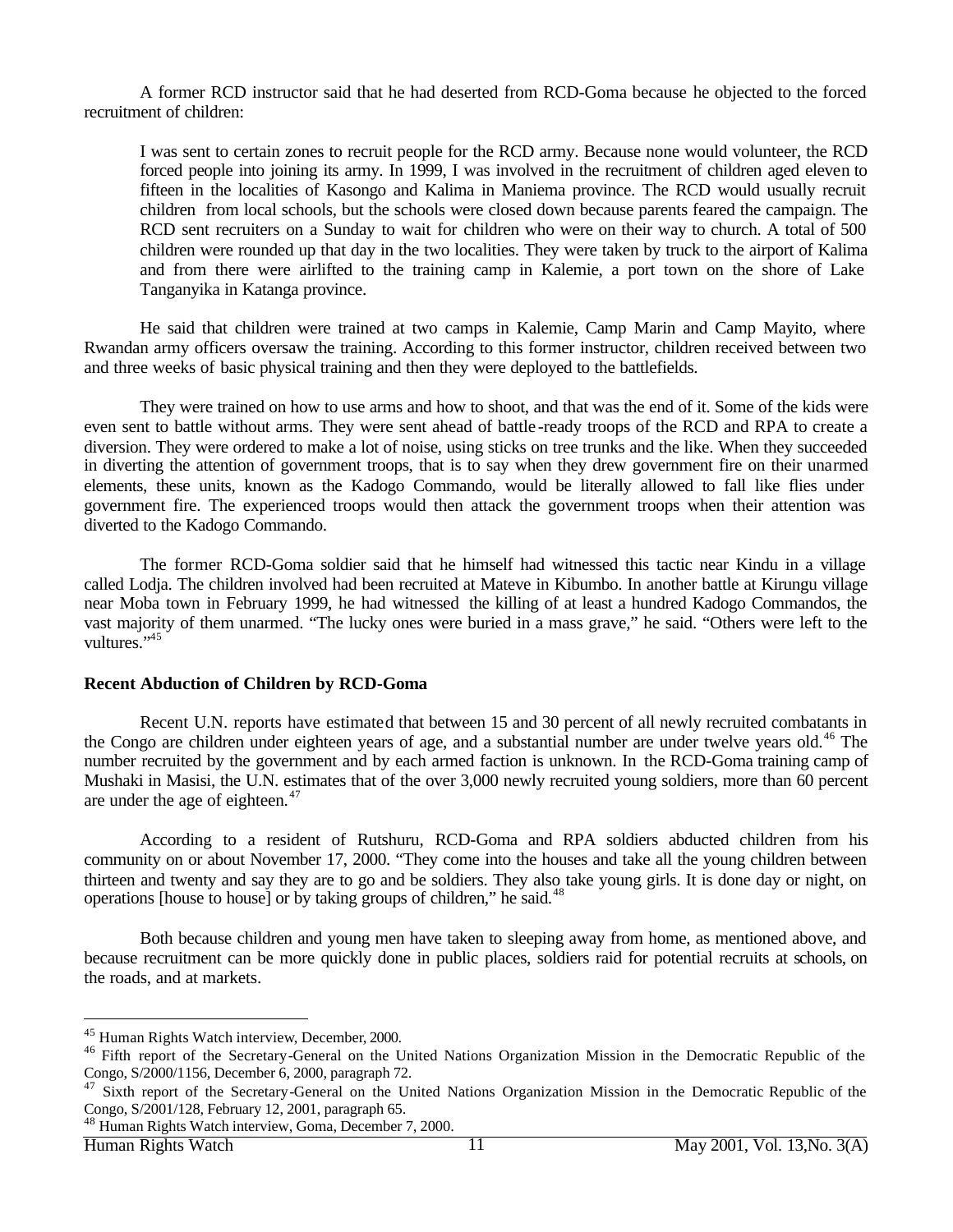In one case reported to Human Rights Watch three students of the Kashofu Institute, aged fifteen and sixteen, from Idjwi Island were picked up on November 29, 2000 as they returned home from school at midday. Soldiers in a motorized canoe with another twenty-six young men on board drew alongside. They took the students by force and threw them into the canoe. In the process, the students threw their schoolbooks to other younger children who were watching the scene. They were taken to the north end of the island where they were put with 170 other boys and young men brought earlier from the south of the island. On December 3, 2000 they were taken to Goma on a boat called "Karisimbi." The next day they were taken to Mushaki training camp where there were another 200 young people, including a girl, they said. One of them tried to escape but was caught and severely beaten. The trainers, who were RPA soldiers, stole one of the victim's trousers, shoes, and shirt. The boys managed to escape a short while after in late 2000.<sup>49</sup>

In a case recently reported to Human Rights Watch, two boys, aged twelve and thirteen, escaped from Mushaki training camp in the first week of January 2001. One explained how he had been picked up by soldie rs in the middle of Nyanzale market in Rutshuru on Christmas day 2000 at around 10 a.m.

I was forced to climb aboard a truck. In an hour the truck was full of children. We set off and a few minutes later when we arrived in a center the vehicle stopped and other children, some younger than me, were forced to get on board. Suddenly we found ourselves at Mushaki and the next day the training began. We didn't know why we had been taken there and what we had to do and that is the reason we thought we had better escape because that was the only way open to us to get out of this hell [sortir de l'enfer]. Our parents don't know where we are right now. I know they are worried. I would like to go back to them as soon as possible which will delight them. I do not want to be a soldier. I dream instead of being a farmer or a carpenter.<sup>50</sup>

Because soldiers are known to abduct children from school, the mere appearance of soldiers in the vicinity of a school can cause the children to panic. According to local sources, soldiers approached the secondary school at Kibumba in Nyarigonge zone, approximately twenty kilometers from Goma, one morning in mid-December 2000 while classes were underway. The students all scattered and ran and the school did not function for some time after as parents and pupils were not prepared to take the risk of possible further recruitment attempts.<sup>51</sup> As a resident of Rutshuru commented: "Parents are scared to let their children go out. Previously children were taken  $\ldots$  and didn't return. So the parents are very worried."  $52$ 

A teacher told Human Rights Watch of another incident when soldiers passed near his school on the outskirts of Goma. His pupils panicked believing the soldiers were coming to the school to take them away for military training. "They wanted to climb out of the windows to escape," said their teacher. In the event the soldiers passed by without stopping.<sup>53</sup>

#### **Freeing children**

l

As noted, soldiers are sometimes willing to free abducted children and young people in return for payment. One boy, now sixteen years old, said in written testimony that he was first recruited for rebel forces in 1996 and was then forcibly reenlisted three times. At one point he was taken to a transit camp at Kinyogote while waiting to be transported to Mushaki. "There, there were about seventy young people among whom there were old and new recruits and among whom there were boys fourteen, fifteen, sixteen, and seventeen years old," he said. He said his uncle once paid about U.S. \$15 to have him released.<sup>54</sup> A local resident recounted similar cases in Maniema Province where children, some under twelve years old, were recruited in Kasongo area, particularly

<sup>&</sup>lt;sup>49</sup> Name withheld to protect identity, written communication to Human Rights Watch, January, 2001

<sup>50</sup> Human Rights Watch source January 1, 2001.

<sup>&</sup>lt;sup>51</sup> Human Rights Watch interviews, Goma, December 17 and December 19, 2000. Human Rights Watch has not confirmed whether the school has reopened.

<sup>52</sup> Human Rights Watch interview, Goma, December 7, 2000.

<sup>53</sup> Human Rights Watch interview, Goma, December 18, 2000.

<sup>&</sup>lt;sup>54</sup> Written testimony provided by a local observer to Human Rights Watch, Goma, December 19, 2000.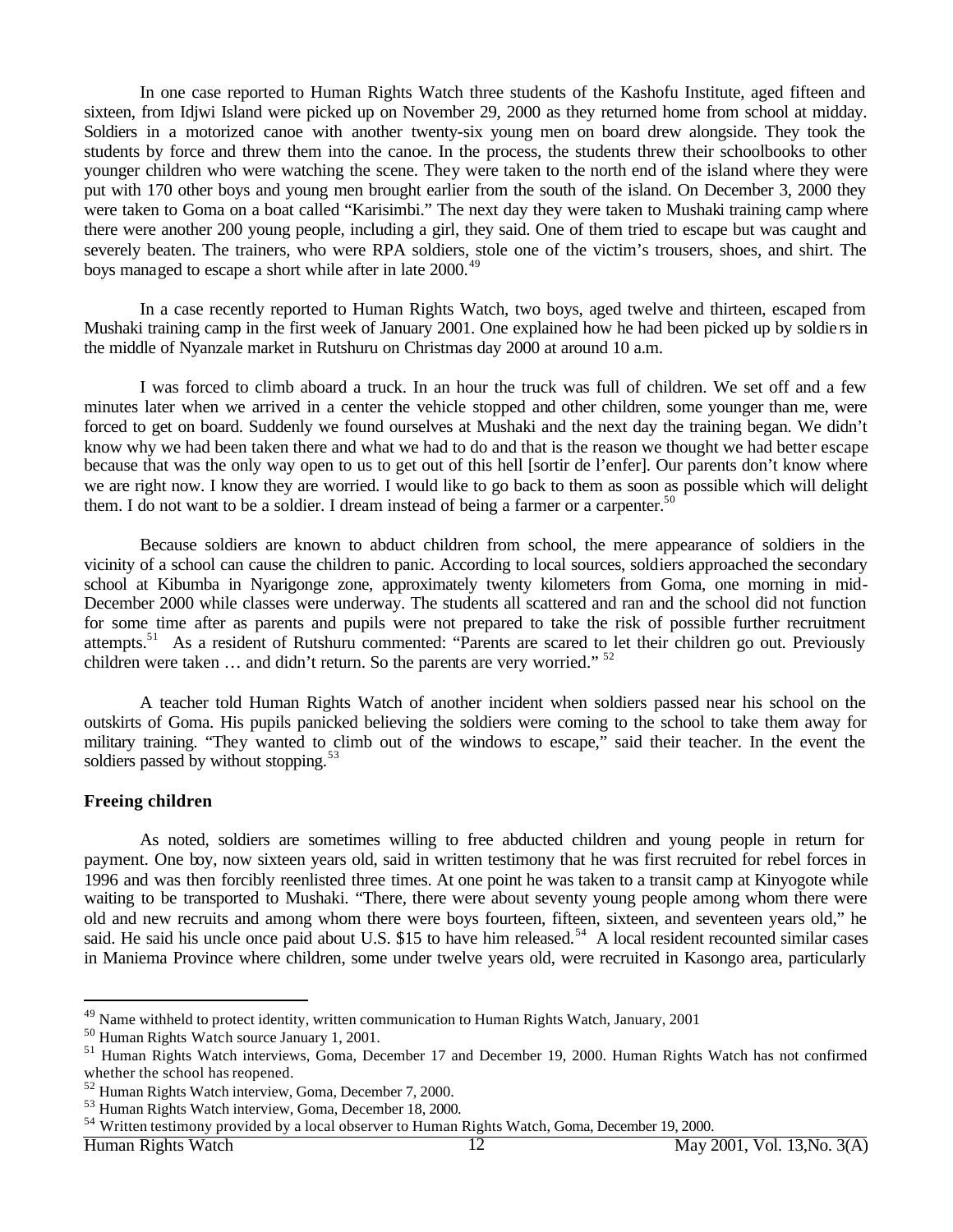in the communities of Mulu and Maringa. Children could be bought back from soldiers for a payment of ten goats, he said.<sup>55</sup>

# **THE LOCAL DEFENSE FORCE**

In late 2000, RCD-Goma also recruited extensively for local defense units in North and South Kivu provinces. These groups, chosen among the young men and boys of a community, receive minimal military training and then are called upon to protect their communities against attack by such forces as Mai Mai and Interahamwe militia. They continue to live at home and apparently receive no salary, meaning they demand few resources from authorities of the rebel movement. They are, however**,** sometimes armed, giving them the power to extort money and goods from the local population.

An RCD-Goma military trainer said that RPA soldiers and officers oversaw the training for the local defense forces and that this recruitment often was followed by transfer into the regular military. He continued:

The RCD introduced the system of Local Defense to overcome the reluctance of the population to join its army voluntarily. Trainers were sent to villages. After a while, the RCD would come and round up the young men who were instructed in the use of arms and take them to far away battlefields.<sup>56</sup>

According to another source, parents in one community saw their children and young men go off to Kalemie, supposedly for local defense training. The children never came home.<sup>57</sup>

In Rwanda Local Defense Forces have existed for some time and may have provided the model for those established by RCD-Goma. The Rwandan Local Defense Forces include children as well as young men who receive military training, are given access to arms, and are supposed to defend their communities. Some of them, too, have been sent to wage war in Congo as part of the Rwandan Patriotic Army.<sup>58</sup>

# **DEMOBILIZATION OF CHILDREN**

RCD-Goma has acknowledged a responsibility to demobilize the child soldiers it "inherited" from the Alliance des Forces Démocratique pour la Libération du Congo (ADFL) after the first war, but the head of their Department of Foreign Affairs said that they cannot be demobilized without ensuring rehabilitation programs for them. Otherwise, he argued, they could find their way on to the streets or be recruited into militias.<sup>59</sup> RCD-Goma issued an order on May 15, 2000 establishing an inter-departmental commission on the demobilization and reintegration of child soldiers, but the commission has not yet begun to function effectively.<sup>60</sup>

Former child soldiers, however, are likely to be sent to war again by RCD-Goma itself. Unless the RCD-Goma and RPA troops stop recruiting children, its rhetoric on demobilization will continue to be meaningless. As one Goma resident commented: "We are speaking of demobilization but they will be recruited again immediately." <sup>61</sup>

Recent statistics collected at a center for demobilizing child soldiers show that RCD-Goma recruited far more children itself than it "inherited" from the ADFL. Of the children who have passed

<sup>55</sup> Human Rights Watch interview, Goma, December 8, 2000.

<sup>56</sup> Human Rights Watch interview, December, 2000.

<sup>57</sup> Human Rights Watch interview, Goma, December 7, 2000.

<sup>58</sup> Human Rights Watch, "Rwanda: The Search for Security and Human Rights Abuses," *A Human Rights Watch Report*, vol. 12, no. 1 (A), April 2000.

<sup>59</sup> Human Rights Watch interview with Joseph Mudumbi, Goma, December 19, 2000.

<sup>&</sup>lt;sup>60</sup> Fifth report of the Secretary-General on the United Nations Observer Mission in the Democratic Republic of the Congo, S/2000/1156, December 6, 2000, paragraph 73.

<sup>61</sup> Human Rights Watch interview, Goma, December 7, 2000.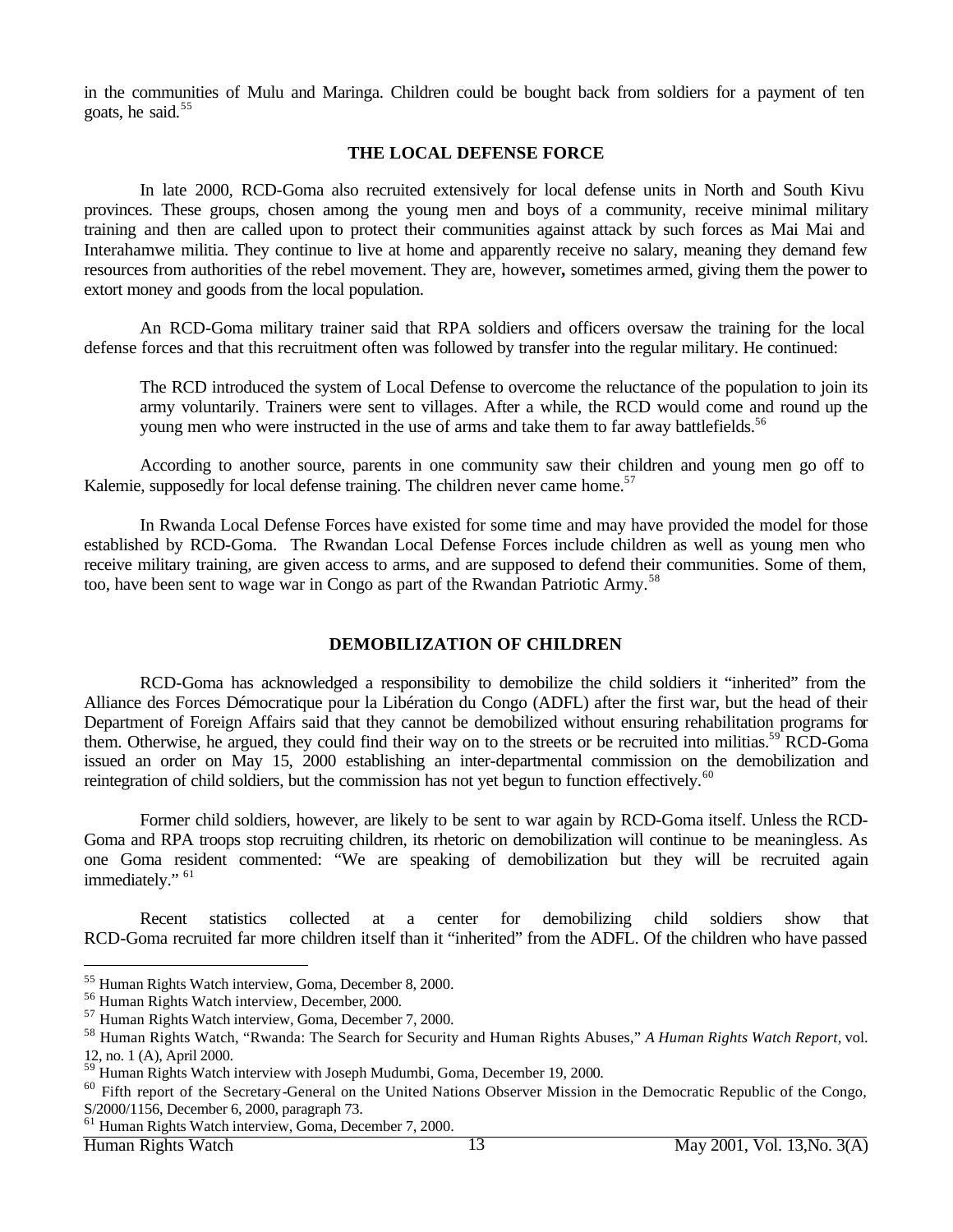through the center, 256 were enrolled directly by RCD-Goma and fifteen came from the RCD-Goma ranks after having first served in the ADFL. Of the other children in the center, fifteen had fought first with the Mai-Mai and then had been incorporated into RCD forces and another 41 had first served as Local Defense Forces before being transferred into the ranks of the regular army, as described above. In addition, the center housed seventy-three children who had been fighting with the Mai-Mai and had not been part of the RCD forces.<sup>62</sup>

# **INTERNATIONAL LAW AND HUMAN RIGHTS STANDARDS**

International humanitarian law prohibits an occupying power from forcibly recruiting persons in areas it controls, and limits voluntary recruitment. According to the Fourth Geneva Convention, meant to protect citizens who find themselves under the control of an enemy state, an "Occupying Power may not compel protected persons to serve in its armed or auxiliary forces."<sup>63</sup> Moreover, "[n]o pressure or propaganda which aims at securing voluntary enlistment is permitted."<sup>64</sup> The convention further prohibits such actions as corporal punishment, torture, and "any other measures of brutality" (article 32). To the extent that Rwanda is the occupying power in eastern DRC and its troops have participated in the forcible and often brutal recruitment of DRC civilians into the army of RCD-Goma, it is acting in violation of international humanitarian law.

Forcible recruitment by RCD-Goma under the authority of Rwandan forces would likewise be in violation of international humanitarian law. Unlike states<sup>65</sup> dissident forces normally have no legal authority to conscript persons into armed service. They may assert such authority when a responsible command, in control of substantial territory and population for a sustained period of time, effectively exercises governmental-like authority within that territory. Even then, Human Rights Watch holds that conscription must be carried out in accordance with law and with a measure of fairness, rather than at the unfettered discretion of local authorities. Conscripts should know how long they must serve and should be able to notify their families of their whereabouts.

Even were RCD-Goma to exercise the necessary governmental-like authority to lawfully impose conscription in eastern DRC, it has not recruited persons in accord with any law or any measure of fairness. Local civilian and military authorities conscript men and children at their discretion, fail to inform them about how long they are to serve, and typically given them no opportunity to inform relatives of their whereabouts.

Protocol I to the Geneva Conventions prohibits the recruitment of children under the age of fifteen and requires States Parties to take all feasible measures to ensure that those under fifteen not take part directly in hostilities.<sup>66</sup> The Convention on the Rights of the Child, ratified by Rwanda in 1991, provides similar prohibitions in article 38.<sup>67</sup> Rwanda has signed, but not ratified, the African Charter on the Rights and Welfare of the Child, which requires that states parties refrain from recruiting children, defined as persons under the age of eighteen, and that they take all necessary measures to ensure that no children participate in hostilities.<sup>68</sup>

 $62$  Information gathered by researchers of Refugee International, April 19, 2001.

<sup>&</sup>lt;sup>63</sup> Fourth Geneva Convention of August 12, 1949, article 51. The convention applies to "all cases of partial or total occupation of the territory of a High Contracting Party, even if the said occupation meets with no armed resistance." (article 2.) Both Rwanda and the DRC are parties to the Geneva Conventions; Rwanda is also a party to Protocol I to the Geneva Conventions.

 $^{64}$  Ibid.

<sup>&</sup>lt;sup>65</sup> International law provides few restrictions on the ability of governments to raise armies and provide for the national defense. It is limited only by prohibitions against the conscription and military deployment of children under the age of eighteen (see below), and against cruel, inhuman, or degrading practices to compel compliance with conscription (see, e.g. Geneva Conventions of 1949, common article 3, and Protocol II, article 4(2)(a) and (c); the International Covenant on Civil and Political Rights, article 7; and the African Charter on Human and People's Rights, article 12).

<sup>66</sup> Additional Protocol I to the 1949 Geneva Conventions, article 77 (Protection of Children).

<sup>67</sup> General Assembly resolution 44/25 of November 20, 1989, 44 U.N. GAOR Supp. (No. 49) at 167, U.N. Doc. A/44/49 (1989), entered into force September 2, 1990. The Optional Protocol to this convention establishes eighteen as the minimum age for direct participation in hostilities, for compulsory recruitment, and for any recruitment or use in hostilities by nongovernmental actors as well as by governmental forces, but Rwanda has not signed this protocol. <sup>68</sup> OAU Doc. CAB/LEG/24.9/49 (1990), entered into force November 29, 1999, articles II and XXII.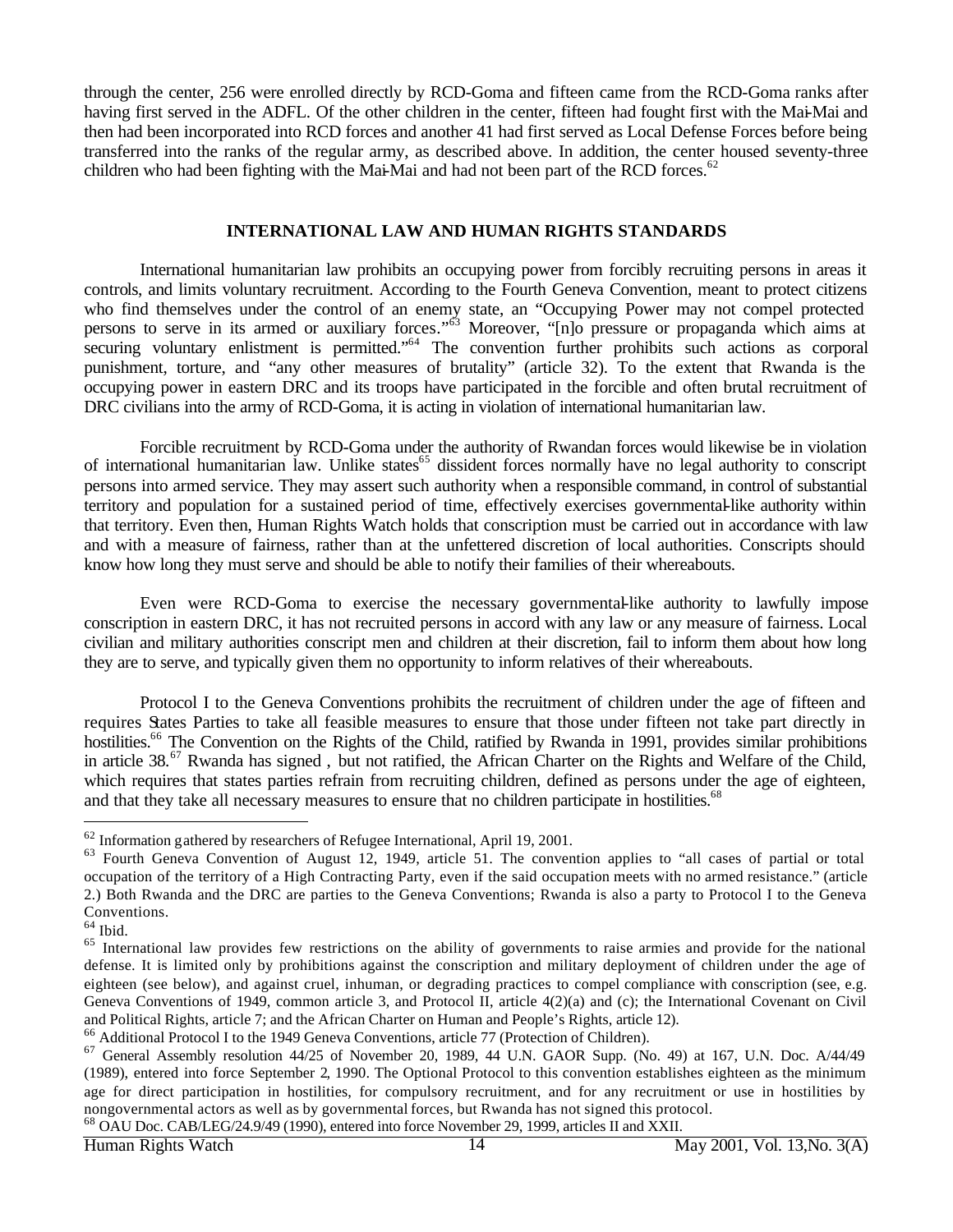In addition to general prohibitions against conscription, RCD-Goma is legally bound by Protocol II to the Geneva Conventions, which applies to all forces in a noninternational armed conflict.<sup>69</sup> Protocol II prohibits recruiting children under the age of fifteen or using them in hostilities.

Both Rwanda and RCD-Goma signed the Lusaka Accords of 1999 in which all parties agreed to end the recruitment and use of child soldiers.<sup>70</sup> By recruiting children and training them for combat, both Rwanda and RCD-Goma have violated provisions of the Geneva Conventions as well as the Lusaka Accords of 1999.

In support of these international standards, Human Rights Watch takes the position that no one under the age of eighteen should be recruited (voluntarily or involuntarily) into the armed forces of state or nonstate actors, or take direct part in hostilities.

#### **INTERNATIONAL RESPONSE**

In its eagerness to promote the Lusaka Accords and a settlement to the conflict, the international community used its diplomatic pressure largely to try to move Rwanda towards ending the war but it said little about abuses committed by Rwandan troops, including the use of child soldiers in this war.

#### **The United Nations**

#### *The Security Council:*

After declining for months to name Rwanda and Uganda in its calls for withdrawal of foreign troops from the Congo, the Security Council lost patience in 2000 and by resolutions 1304 (2000) and 1332 (2000) demanded that Rwanda and Uganda withdraw their forces from Congolese territory. It did not, however, take any meaningful steps to hold them accountable for abuses by their forces in Congo.

In February 2000, the Security Council established MONUC to monitor observance of the Lusaka agreement. Although the refusal of the parties to actually end the combat hindered implementation of the force, the Security Council extended its mandate on December 14, 2000 and strengthened its responsibilities for protecting human rights. By February 2001, however, in an effort to get the observers deployed more quickly, the Security Council cut the number of troops by more than half from 5,537 to 2,300 and limited their role to protecting 550 U.N. military observers. In accord with the international emphasis on promoting military disengagement, the force was to monitor the cease-fire and troop withdrawal from the front lines and would not be charged with protecting civilians. $71$ 

Reports by MONUC and UNICEF personnel about the recruitment of Congolese children and their transportation to Uganda for military training pushed the Security Council to long over-due action on the problem of child soldiers. In Resolution 1332 (2000) of December 14, 2000 it expressed grave concern over "the continued recruitment and use of child soldiers by armed forces and groups, including cross-border recruitment and abduction of children." Although spurred by information from zones controlled by Uganda, the resolution was not limited to that region and called on "all armed forces and groups immediately to cease all campaigns for the recruitment, abduction, cross-border deportation and use of children, and [demanded] immediate steps for the demobilization, disarmament, return and rehabilitation of all such children with the assistance of relevant United Nations and other agencies and organizations."<sup>72</sup>

 $69$  Article 4(3)(c)-(d).

 $70$  Article I(2).

 $71$  "Sixth report of the Secretary-General on the United Nations organization Mission in the Democratic Republic of the Congo," United nations, Security Council, S/2001/128, February 12, 2001.

 $72$  United Nations, Security Council, Resolution, 1332 (2000), December 14, 2000, paragraph 14.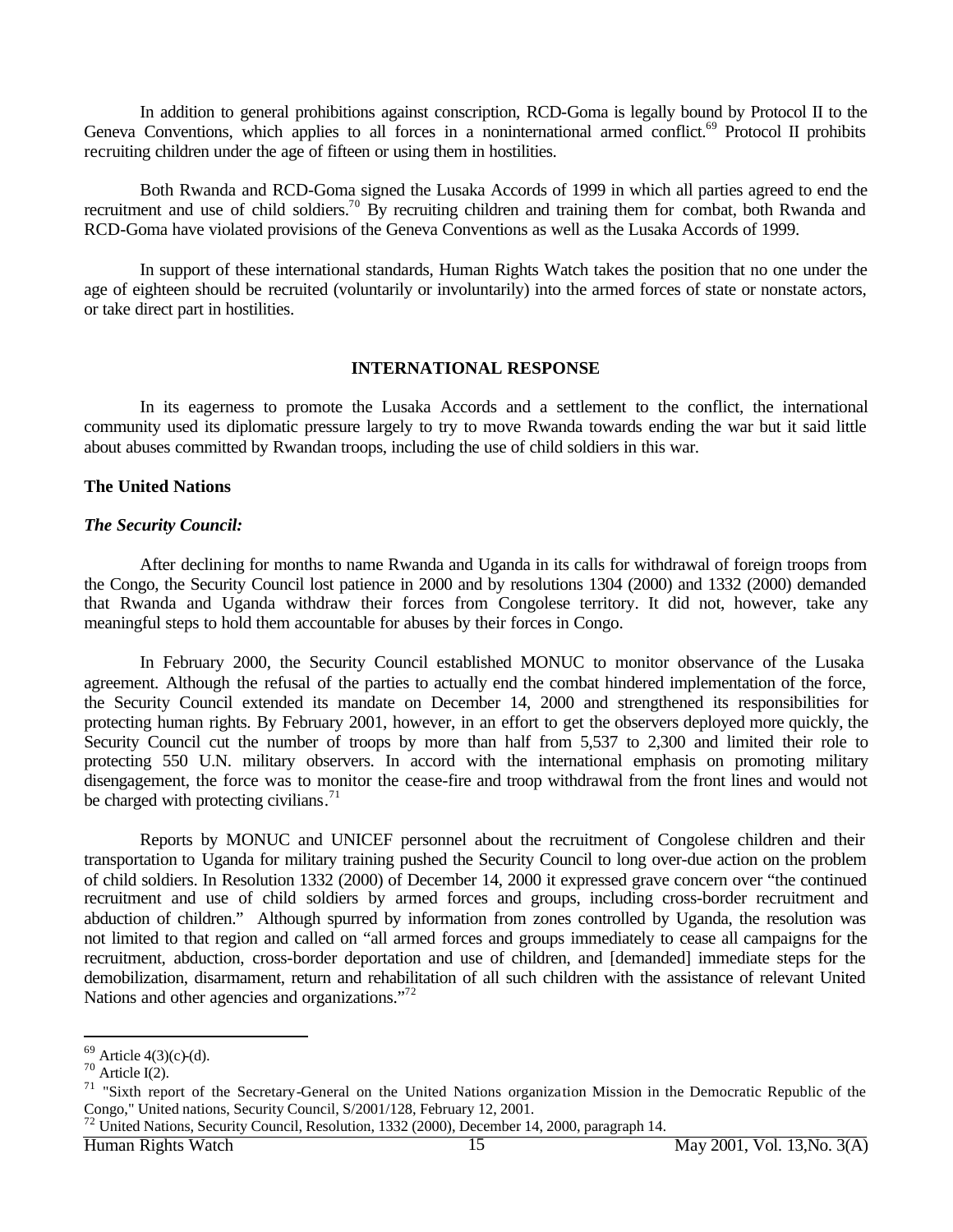U.N. officials, including the Special Representative of the Secretary-General on Children and Armed Conflict, raised the issue of recruitment of children with the RCD-Goma leadership in November and December of 2000.<sup>73</sup> Apparently as a result, cases of forcible recruitment generally and cases of recruitment of children in particular reportedly diminished in the town of Goma where the majority of U.N. and humanitarian agencies are based. Human Rights Watch, however, has received reports that such recruitment continues further afield in most of the provinces held by RCD-Goma.<sup>74</sup>

In resolution 1341 of February 22, 2001, the Security Council expressed concern about violations of human rights and international humanitarian law in Congo, condemning the massacres and other atrocities, and reminded all parties—including occupying forces—that they were obliged to protect the civilian population. But it neither specifically mentioned the problem of child soldiers nor did it call for accountability for abuses as part of any credible reconciliation process.<sup>75</sup>

# *The U.N. High Commissioner for Human Rights*

Mary Robinson, the U.N. high commissioner for human rights, visited the DRC in early October 2000 to underscore her concern at the grave violations of human rights and international humanitarian law in the country, particularly in eastern Congo. In talks with Congolese government and the RCD-Goma, she asked for the end of a number of human rights violations by the government and the rebels.<sup>76</sup>

# *United Nations Children's Fund (UNICEF)*

For several years UNICEF and the U.N. special representative of the secretary-general for children and armed conflict, Olara Otunnu, have worked to end abductions of children by rebel groups. Reports by UNICEF staff as well as by child protection officers attached to MONUC sparked the Security Council resolution mentioned above which denounced the use of child soldiers. But Congolese children trained by Uganda and Rwanda for their respective Congolese rebel allies and deployed in combat zones have generally received less attention than other groups, such as the children forcibly incorporated into the Lord's Resistance Army (LRA) in northern Uganda.<sup>77</sup>

# **International Financial Institutions**

Bilateral and multilateral donors, including the World Bank and the International Monetary Fund (IMF), have done little to discourage Rwandan participation in the Congolese war or resulting abuses. They have continued to provide substantial assistance to the Rwandan government without taking effective steps to ensure that this support does not facilitate Rwanda's transfer of additional resources to pay for an abusive war. In late 2000, ten members of the board of the World Bank abstained on a vote concerning aid to Rwanda, reportedly linking their refusal of support to the continued Rwandan military presence in the DRC.<sup>78</sup> Although the loan was

<sup>&</sup>lt;sup>73</sup> United Nations, Fifth report of the Secretary-General on the United Nations Organization Mission in the Democratic Republic of the Congo, S/2000/1156, December 6, 2000, paragraphs 73 and 74.

<sup>&</sup>lt;sup>74</sup> Written communication. Human Rights Watch, January, 2001; also United Nations, Sixth report of the Secretary-General on the United Nations Organization Mission in the Democratic Republic of Congo, S/2001/128, February 12, 2001, paragraph 65.

<sup>&</sup>lt;sup>75</sup> United Nations, Security Council, Resolution 1341, February 22, 2001.

<sup>76</sup> United Nations press release found at http://www.unhchr.ch/huricane/huricane.nsf/newsroom.

<sup>&</sup>lt;sup>77</sup> United Nations, Security Council, press release concerning the 4176 meeting, July 26, 2000, "Security Council holds debate on children and armed conflict," posted at:

http://wwww.reliefweb.int/w/rwb.nsf/d2fc8ae9db883867852567cb0083a028/021562a6bc41b078c12569290054f2ed?OpenD ocument

<sup>78</sup> Human Rights Watch interview, February 2001.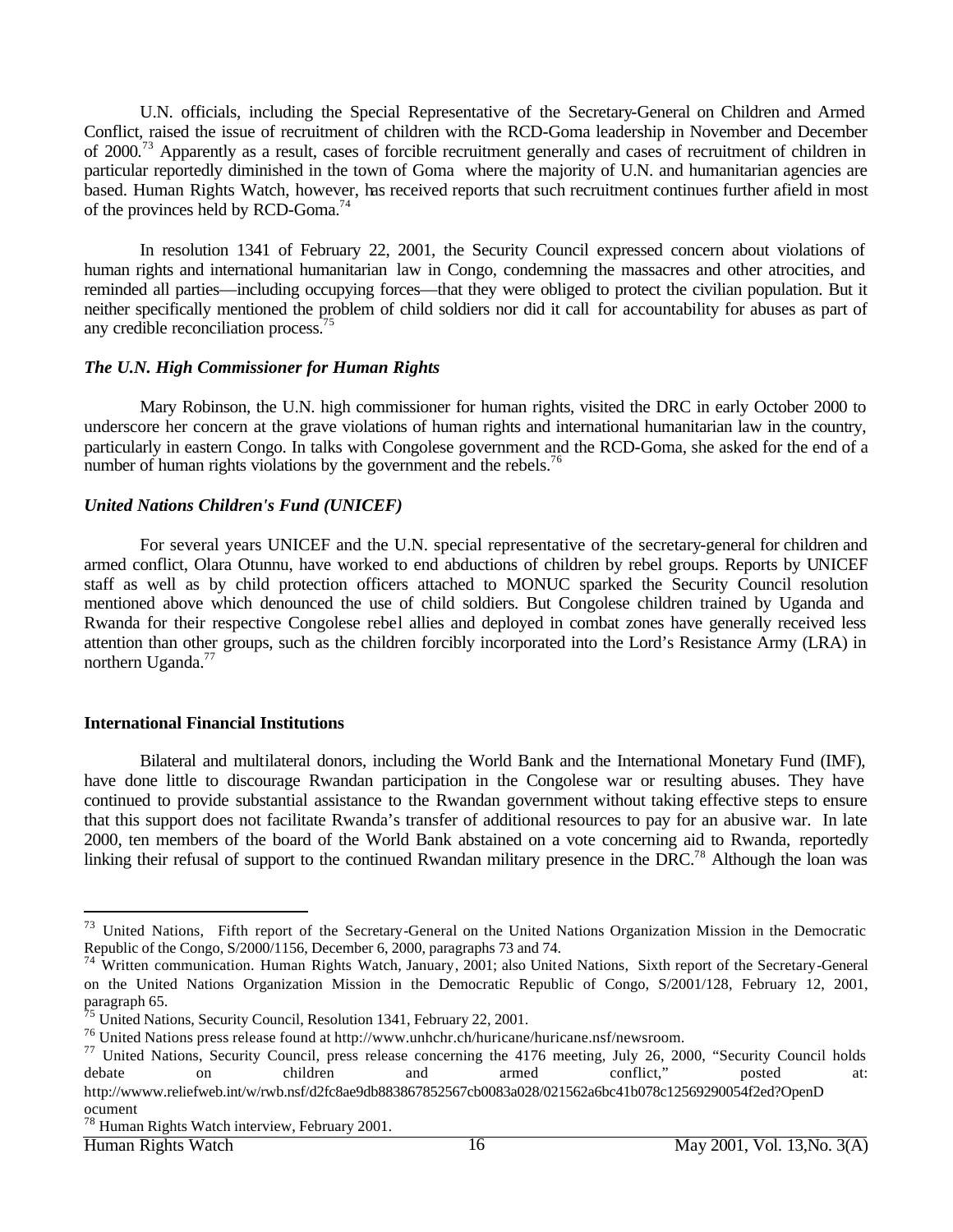then approved, the vote demonstrated the new seriousness with which donor governments were examining Rwandan participation in the Congolese war.

# *European Union*

The European Commission in June 1999 cautioned the European Union (E.U.) Council of Ministers and Parliament that donors must seek to keep development funds from being misused for military purposes. But the E.U. took no effective steps to implement this warning when it gave assistance to Rwanda.

In political dialogue with Rwanda and through missions to the region by its envoy, Aldo Ajello, the E.U. stressed the importance of implementing the Lusaka Accord. It indicated its readiness to help by providing assistance for resettling the displaced, facilitating reconciliation, and beginning rehabilitation of the economy.<sup>79</sup> The E.U. also repeatedly stressed the importance of avoiding human rights abuses in the Congo conflict. But it failed to require either compliance with the Lusaka agreement or an end to abuses by Rwandan troops as conditions for further assistance.

The European Commission assists Rwanda in the context of its five-year National Indicative Programs (NIP). In March 2000, the commission signed such an agreement with Rwanda, providing for 110 million euros over a period of five years. It apparently did not use this occasion to raise any concerns about Rwandan military abuses, such as the use of child soldiers, in Congo.

By February 27, 2001 the E.U. General Affairs Council was ready to echo the U.N. Security Council resolution 1341 and "expressed its deep concern at the continuing serious human rights violations in the DRC." The General Affairs Council went on to remind "the governments concerned of their responsibility and accountability for upholding the respect for human rights by their own armed forces as well as by the armed forces under their de facto control." The council also voiced its "dismay at the continued recruitment and use of child soldiers in the conflict" and urged all parties to end this practice immediately. It welcomed the request of the U.N. Security Council in its resolution 1341 "to mandate the special representative for children and armed conflicts to pursue this objective on a priority basis." The council stated that the E.U. would "consider appropriate measures which could be imposed" if the parties to the conflict did not honour their commitments under the Lusaka agreement and relevant U.N. Security Council resolutions.<sup>80</sup>

# *The United States*

The new administration in the U.S. under President George W. Bush inherited an Africa policy meant to promote regional stability and prevent renewed genocide and mass killings in Central Africa. U.S. decision makers for years narrowly equated preventing genocide with neutralizing the former Rwandan Armed Forces (ex-FAR) and Interahamwe militia who executed the 1994 Rwandan genocide and remained at large in eastern Congo.<sup>81</sup> Disarming, demobilizing, and, where appropriate, prosecuting these combatants remains a collective responsibility for the world community, but stability in the region also requires accountability from Rwandan forces for abuses committed in Congo and inside their own country.<sup>82</sup>

As the Clinton administration drew to a close, it was increasingly clear that the "new leaders" policy which it once championed had lost credibility as the leaders once thought to be beacons of hope were more and more identified with serious human rights abuses. In August 2000 a U.S. government team led by Ambassador-at-Large for War Crimes Issues David Scheffer collected information in Kinshasa, Kisangani, Goma, and Butembo

<sup>&</sup>lt;sup>79</sup> European Union, "Declaration of the Presidency on behalf of the European Union on implementation of the Lusaka Agreement," Brussels, September 22, 2000, (press release 311), p. 130/00.

<sup>&</sup>lt;sup>80</sup> European Union, General Affairs, "The Council Discussed the Developments in the Democratic Republic of Congo," Brussels, February 26-27, 2001, (press release 6506/01).

 $81$  See, for example, the testimony of Richard Holbrooke, then U.S. ambassador to the U.N., before the House Subcommittee on Africa of the International Relations Committee, February 15, 2000. <sup>82</sup> See Human Rights Watch, "What Kabila is hiding."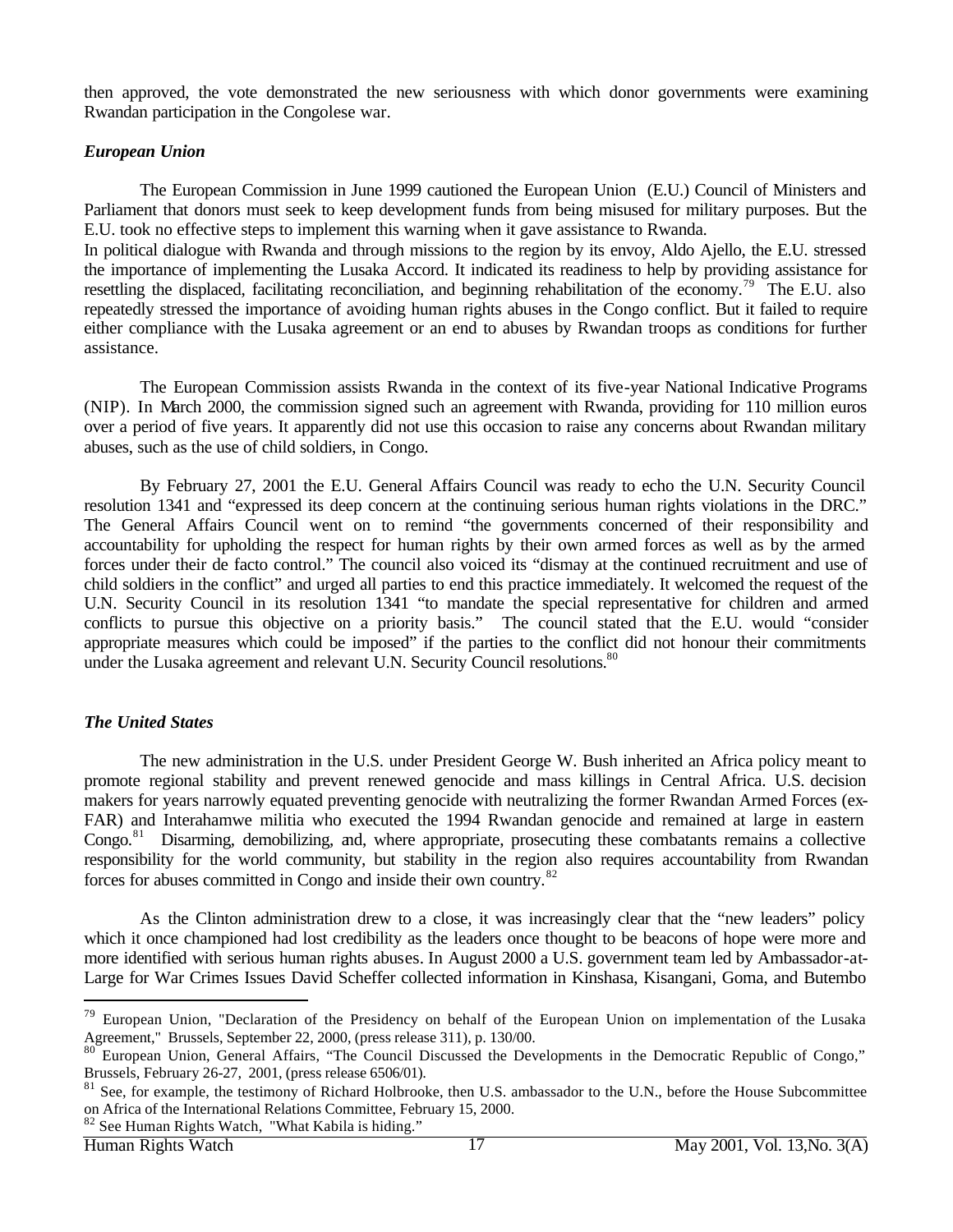that pointed to violations of international humanitarian law by armed groups supported by the DRC government, Congolese rebel movements, and Ugandan and Rwandan troops.<sup>83</sup>

U.S. military training for Rwandan troops under the International Military Education Training Program (IMET) was suspended after Rwandan and Ugandan troops fought each other at Kisangani in June 2000. For the fiscal year 2001, the U.S. government has plans to contribute nearly \$25 million to Rwanda, most of it aid for development or humanitarian aid programs. Although U.S. financial support has not been substantial, its political support has been of great importance to Rwanda. The Bush administration seems unlikely to offer such firm support in the immediate future.

# **A Show of Compliance**

Apparently in reaction to criticism by the Security Council, expressions of concern by the Special Representative of the Secretary-General on Children and Armed Conflict, and continuing pressure from UNICEF and MONUC representatives on the ground, RCD-Goma is changing its approach to recruitment, particularly of children. In towns and other areas most accessible to outside observers, they are shifting away from actual abduction to greater reliance on the use of coercion and promises of rewards to persuade children to enroll. Distant from towns, however, RCD-Goma soldiers continue to use force to recruit unwilling children and adults.

As at the end of 2000, RCD-Goma continues to rely on local authorities to assist in these recruitment efforts. To promote greater cooperation in the recruitment campaign as in other measures which they wish to see carried out in eastern Congo, Rwandan authorities undertook a training program with local officials and traditional leaders. A group of 425 Congolese authorities from the Kivus, Oriental, and Katanga provinces were summoned to Goma on February 9**,** 2001, supposedly for a meeting with the governor. There they were loaded on buses and transported across the border to Camp Kami, a military camp in Rwanda. They had not been informed that they would be required to leave Goma nor were they given any opportunity to inform their families of their whereabouts.

At the camp, the Congolese authorities were submitted to a rigorous program of ideological and paramilitary training. They began the day at 5:30 a.m. and engaged in physical training before being exposed to long sessions meant to persuade them to accept the Rwandan view of current events in the region. They trained at marching in formation and learned how to handle firearms. Some of the more elderly participants suffered illeffects from the rigorous program and one, a man from South Kivu, died on February 18.

According to participants, leading Rwandan military and political figures, including representatives of the Rwandan Patriotic Front, came to the training camp to review their progress. One participant reported that they were told that they would be allowed to return home only after agreeing that Rwanda should exercise the determining influence on events in eastern Congo.<sup>84</sup>

On March 18 Roberto Garreton, the Special Rapporteur on the Democratic Republic of the Congo for the U.N. Commission on Human Rights, inquired about the continued detention of the men in a Rwandan military camp. Two days later they were permitted to return home.<sup>85</sup> Dressed in military uniforms, they were presented to the local population of Goma at the stadium.

Under continuing pressure from U.N. representatives, RCD-Goma authorities promised in early April that they would end the recruitment of child soldiers and would demobilize those already in their forces. They undertook to work with U.N. and other international agencies to help return these children to their homes. The president of RCD-Goma reportedly pledged specifically to hand over 267 children to UNICEF from Kamama

<sup>83</sup> United States, Department of State, press statement, August 29, 2000.

<sup>84</sup> Information provided to researchers of Refugees International.

<sup>&</sup>lt;sup>85</sup> Written communication of Mr. Garreton to Human Rights Watch, April 30, 2001.